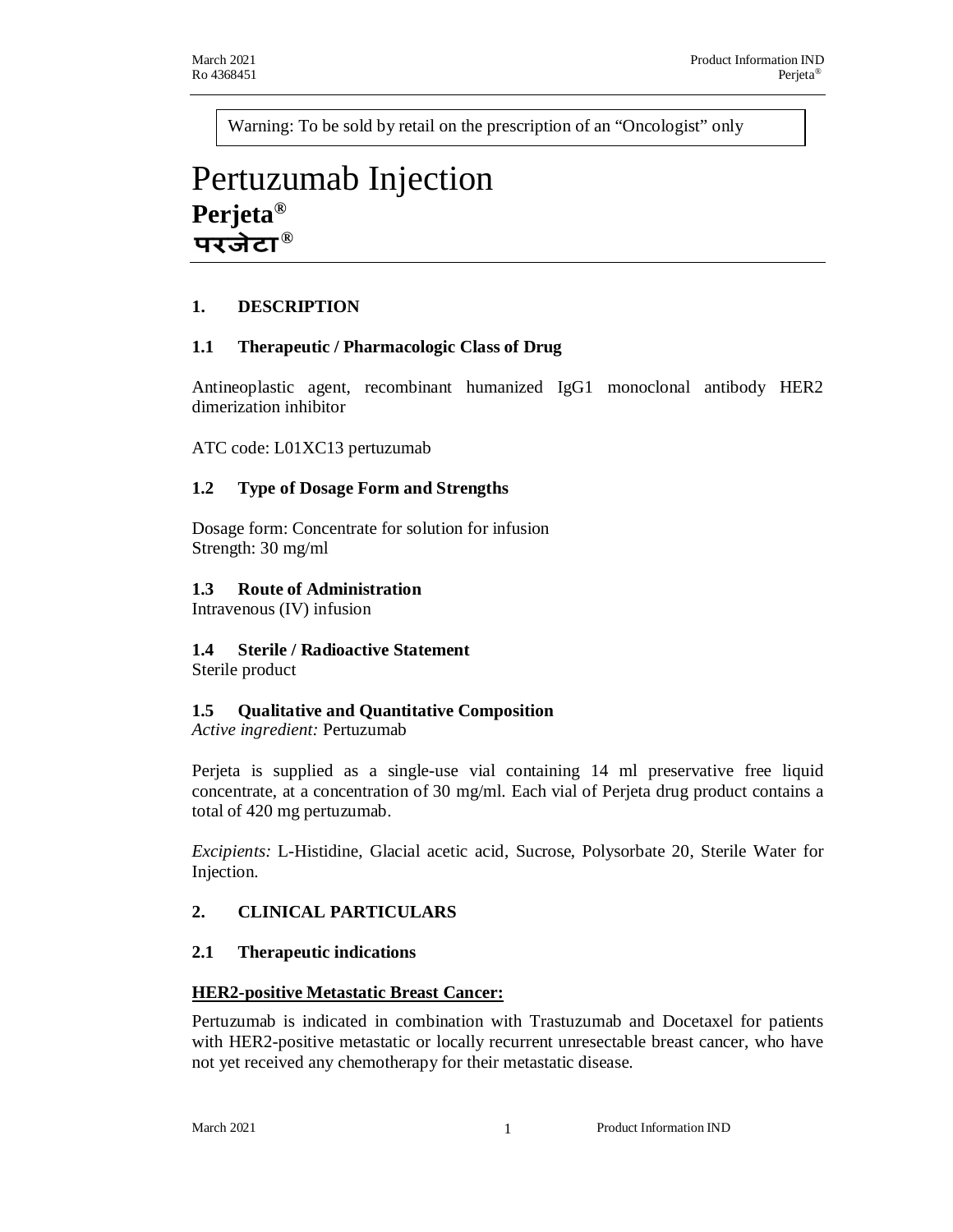## **HER2-positive Early Breast Cancer:**

- · Pertuzumab is indicated in combination with trastuzumab and chemotherapy for the neoadjuvant treatment of patients with HER2-positive, locally advanced, inflammatory, or early stage breast cancer (either  $>2$  cm in diameter or node positive) as part of a complete treatment regimen for early breast cancer.
- · Pertuzumab is indicated for use in combination with trastuzumab and chemotherapy for adjuvant treatment of adult patients with HER2-positive early breast cancer at high risk of recurrence*.*

## **2.2 Dosage and administration**

## **General**

Patients treated with Perjeta should have HER2-positive tumor status, defined as a score of 3+ by immunohistochemistry (IHC) or a ratio of  $\geq$  2.0 by in situ hybridization (ISH), assessed by a validated test.

To ensure accurate and reproducible results, the testing must be performed in a specialized laboratory, which can ensure validation of the testing procedures.

For full instructions on assay performance and interpretation, please refer to the package inserts of validated HER2 testing assays.

Substitution by any other biological medicinal product requires the consent of the prescribing physician.

In order to prevent medication errors, it is important to check the vial labels to ensure that the drug being prepared and administered is Perjeta.

Perjeta therapy should only be administered under the supervision of a healthcare professional experienced in the treatment of cancer patients.

Perjeta must be diluted by a healthcare professional and administered as an intravenous infusion. Do not administer as an IV push or bolus.

## **HER2-positive Metastatic Breast Cancer and HER2-positive Early Breast Cancer**

The recommended initial dose of Perjeta is 840 mg administered as a 60-minute intravenous infusion, followed every 3 weeks thereafter by a dose of 420 mg administered over a period of 30 to 60 minutes. An observation period of 30-60 minutes is recommended after completion of each Perjeta infusion. The observation period should be completed prior to any subsequent dose of Trastuzumab or chemotherapy *(see section 2.4 Warnings and Precautions).*

Perjeta and Trastuzumab should be administered sequentially and can be given in any order. When administered with Perjeta, the recommendation is to follow a 3-weekly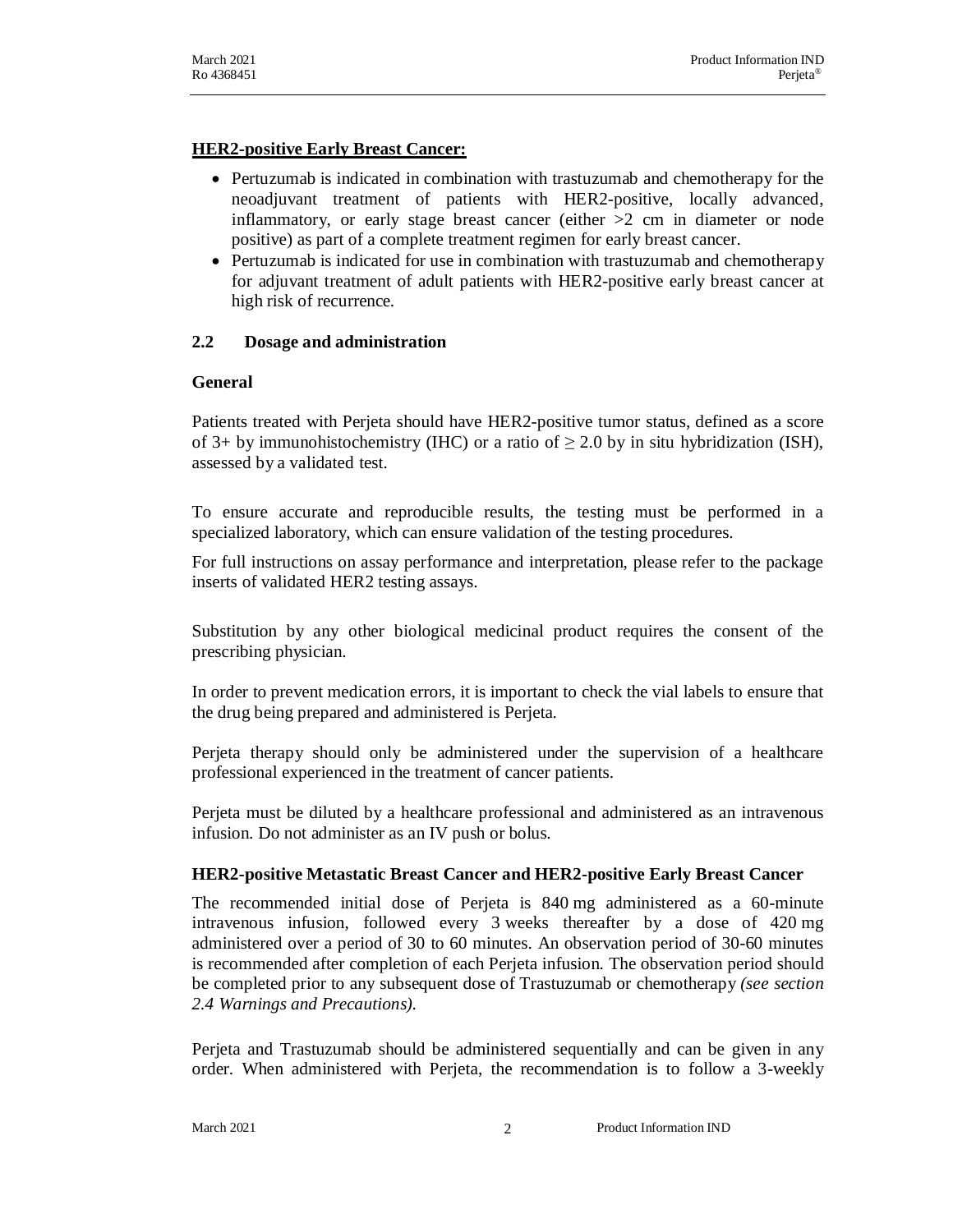schedule for trastuzumab administered as an IV infusion with an initial dose of 8 mg/kg followed every 3 weeks thereafter by a dose of 6 mg/kg body weight

In patients receiving a taxane, Perjeta and Trastuzumab should be administered prior to the taxane. When administered with Perjeta, the recommended initial dose of docetaxel is  $75 \text{ mg/m}^2$ .

In patients receiving an anthracycline-based regimen, Perjeta and Trastuzumab should be administered following completion of the entire anthracycline regimen.

#### **HER2-Positive Metastatic Breast Cancer (MBC)**

Perjeta should be administered in combination with Trastuzumab and docetaxel until disease progression or unmanageable toxicity. Treatment with Perjeta and Trastuzumab may continue even if treatment with docetaxel is discontinued.

#### **HER2-Positive Early Breast Cancer (EBC)**

In the neoadjuvant setting (before surgery), it is recommended that patients are treated with Perjeta for three to six cycles depending on the regimen chosen in combination with Trastuzumab and chemotherapy *(See Section 3.1.2 Clinical/ Efficacy Studies).*

In the adjuvant setting (after surgery), Perjeta should be administered in combination with Trastuzumab for a total of one year (maximum 18 cycles or until disease recurrence, or unmanageable toxicity, whichever occurs first), as part of a complete regimen for early breast cancer, including standard anthracycline- and/or taxane-based chemotherapy. Perjeta and Trastuzumab should start on Day 1 of the first taxane-containing cycle and should continue even if chemotherapy is discontinued (*see section 3.1.2 Clinical/Efficacy Studies*).

Patients who start Perjeta and Trastuzumab in the neoadjuvant setting, continue to receive adjuvant Perjeta and Trastuzumab to complete 1 year of treatment (maximum 18 cycles).

#### *Delayed or missed doses*

For recommendations on delayed or missed doses, please refer to Table 1 below.

| <b>Time</b><br>between<br>sequential<br>two<br>infusions | Perjeta                                                                                                                     | <b>Trastuzumab</b>                                                                                                               |
|----------------------------------------------------------|-----------------------------------------------------------------------------------------------------------------------------|----------------------------------------------------------------------------------------------------------------------------------|
| $<$ 6 weeks                                              | The 420 mg dose of Perjeta<br>IV should be administered as<br>soon as possible. Do not wait<br>until the next planned dose. | The 6 mg/kg dose of Trastuzumab<br>IV should be administered as soon<br>as possible. Do not wait until the<br>next planned dose. |
| $\geq 6$ weeks                                           | The loading dose of 840 mg<br>Perjeta IV should be re-                                                                      | The loading dose of 8 mg/kg of<br>Trastuzumab IV should be re-                                                                   |

#### **Table 1: Recommendations regarding delayed or missed doses:**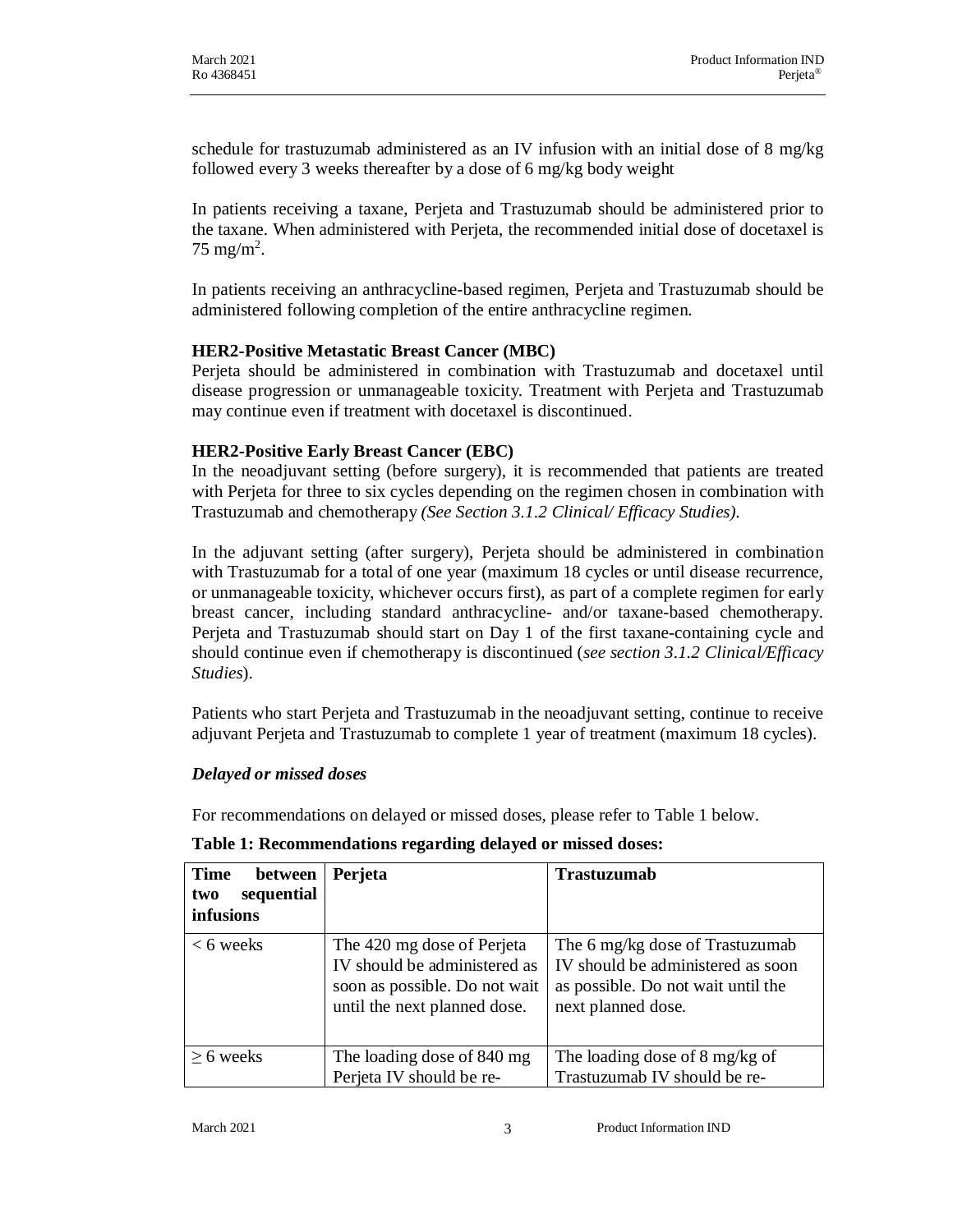| administered as a 60 minute | administered over approximately     |
|-----------------------------|-------------------------------------|
| infusion, followed by a     | 90 minutes, followed by a           |
| maintenance dose of 420 mg  | maintenance dose of 6 mg/kg         |
| IV administered over a      | IV administered over a period of 30 |
| period of 30 to 60 minutes  | or 90 minutes every 3 weeks         |
| every 3 weeks thereafter.   | thereafter.                         |
|                             |                                     |

#### *Dose modifications*

Perjeta should be discontinued if trastuzumab treatment is discontinued.

Dose reductions are not recommended for Perjeta and Trastuzumab (see Trastuzumab IV prescribing information).

For chemotherapy dose modifications, see relevant prescribing information.

#### *Infusion-related reactions*

The infusion rate of Perjeta may be slowed or the administration interrupted if the patient develops an infusion-related reaction.

#### *Hypersensitivity reactions/anaphylaxis*

The infusion should be discontinued immediately and permanently if the patient experiences a serious hypersensitivity reaction (e.g. anaphylaxis) (*see section 2.4 Warnings and Precautions).*

#### *Left ventricular dysfunction*

See section *2.4 Warnings and Precautions* for information on dose recommendations in the event of left ventricular dysfunction.

#### **2.2.1 Special dosage instructions**

*Pediatric use:* The safety and efficacy of Perjeta in children and adolescents below 18 years of age have not been established.

*Geriatric use*: No dose adjustment is required in patients ≥65 years of ageed *section 2.5.5 Geriatric Use*).

*Renal impairment:* Dose adjustments of Perjeta are not needed in patients with mild or moderate renal impairment. No dose recommendations can be made for patients with severe renal impairment because of the limited pharmacokinetic data available (see *section 3.2.5 Pharmacokinetics in special populations*).

*Hepatic impairment:* The safety and efficacy of Perjeta have not been studied in patients with hepatic impairment.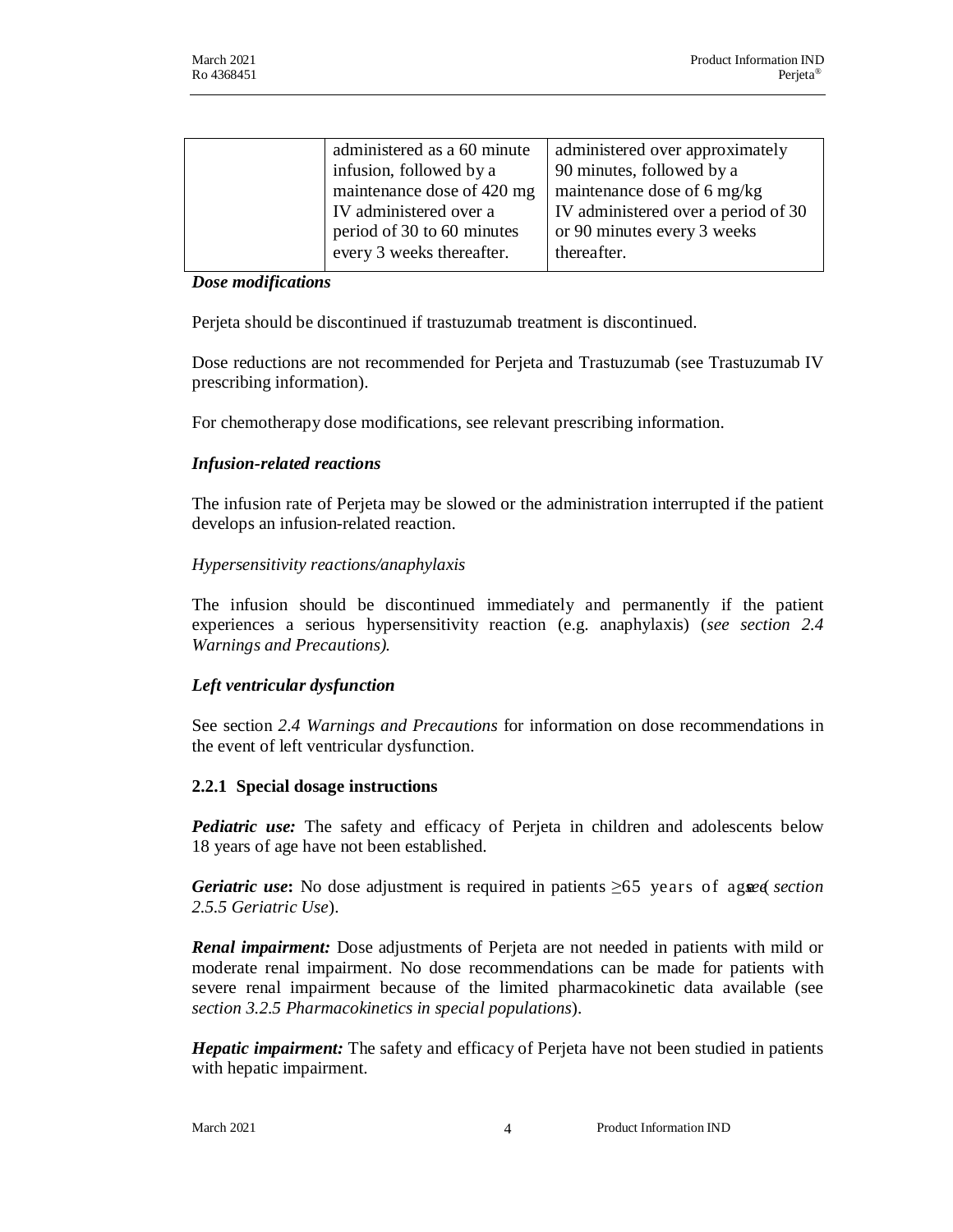## **2.3 Contraindications**

Perjeta is contraindicated in patients with known hypersensitivity to Pertuzumab or to any of its excipients.

#### **2.4 Warnings and precautions**

#### **2.4.1 General**

In order to improve traceability of biological medicinal products, the trade name and the batch number of the administered product should be clearly recorded (or stated) in the patient file.

#### *Left ventricular dysfunction*

Decreases in LVEF have been reported with drugs that block HER2 activity, including Perjeta. The incidence of symptomatic left ventricular systolic dysfunction (LVD [congestive heart failure]) was higher in patients treated with Perjeta in combination with Herceptin and chemotherapy compared with Herceptin and chemotherapy. Patients who have received prior anthracyclines or prior radiotherapy to the chest area may be at higher risk of decreased LVEF. The majority of cases of symptomatic heart failure reported in the adjuvant setting were in patients who had received anthracycline-based chemotherapy (*see section 2.6 Undesirable effects*).

Perjeta has not been studied in patients with: a pretreatment LVEF value of <50%; a prior history of congestive heart failure (CHF); decreases in LVEF to <50% during prior trastuzumab adjuvant therapy; conditions that could impair left ventricular function such as uncontrolled hypertension, recent myocardial infarction, serious cardiac arrhythmia requiring treatment or a cumulative prior anthracycline exposure to  $> 360$ mg/m<sup>2</sup> of doxorubicin or its equivalent.

Assess LVEF prior to initiation of Perjeta and at regular intervals during treatment to ensure that LVEF is within normal limits (see Table 2 below). If the LVEF declines as indicated in Table 2 and has not improved, or has declined further at the subsequent assessment, discontinuation of Perjeta and trastuzumab should be strongly considered, unless the benefits for the individual patient are deemed to outweigh the risks.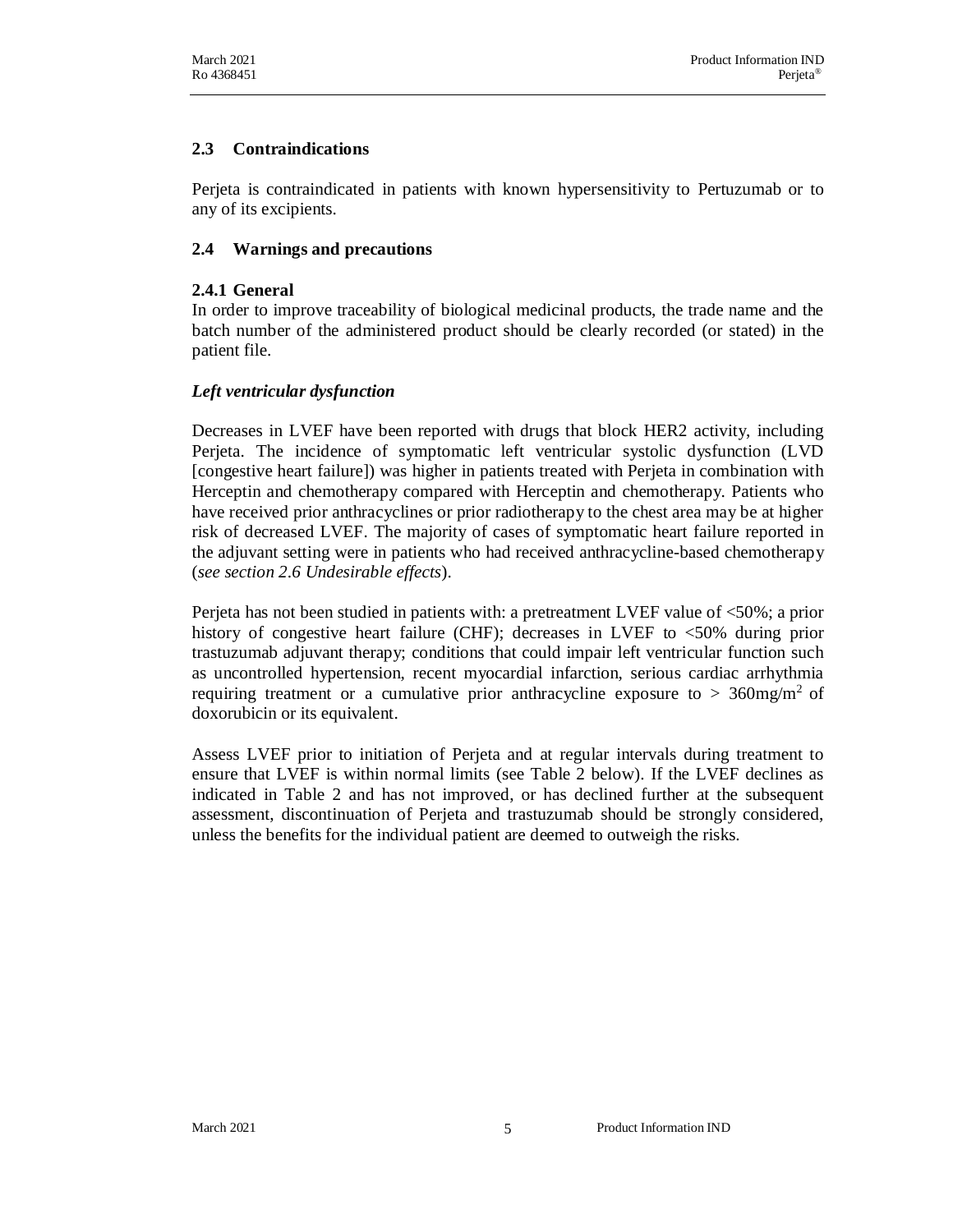|                                    | Pre-<br>treatment<br>LVEF: | <b>Monitor</b><br><b>LVEF</b><br>every: | <b>Withhold</b><br><b>PERJETA</b> and<br>Trastuzumab for at<br>least 3 weeks for an<br><b>LVEF</b> decrease to: |                                                                                          | <b>Resume PERJETA</b><br>and Trastuzumab<br>after 3 weeks if<br><b>LVEF</b> has<br>recovered to: |                                                                                        |
|------------------------------------|----------------------------|-----------------------------------------|-----------------------------------------------------------------------------------------------------------------|------------------------------------------------------------------------------------------|--------------------------------------------------------------------------------------------------|----------------------------------------------------------------------------------------|
| <b>Metastatic</b><br><b>Breast</b> | $\geq 50\%$                | $\sim$ 12 weeks                         |                                                                                                                 | Either                                                                                   | Either                                                                                           |                                                                                        |
| <b>Cancer</b>                      |                            |                                         | $<$ 40%                                                                                                         | 40%-45%<br>with a fall<br>of $\geq 10\%$ -<br>points<br>below pre-<br>treatment<br>value | $>45\%$                                                                                          | 40%-45%<br>with a fall<br>of $<$ 10% $-$<br>points<br>below pre-<br>treatment<br>value |
| <b>Early</b><br><b>Breast</b>      | $\geq 55\%$ *              | $\sim$ 12 weeks<br>(once during         |                                                                                                                 | $<50\%$ with a fall of                                                                   |                                                                                                  | Either                                                                                 |
| <b>Cancer</b>                      |                            | neoadjuvant<br>therapy)                 | $\geq$ 10%-points below<br>pre-treatment value                                                                  |                                                                                          | $\geq 50\%$                                                                                      | < 10%<br>points<br>below pre-<br>treatment<br>value                                    |

#### **Table 2: Dose recommendations for left ventricular dysfunction:**

\*for patients receiving anthracycline-based chemotherapy, a LVEF of ≥ 50% is required after completion of anthracyclines, before starting Perjeta and Trastuzumab

#### *Infusion-related reactions*

Perjeta has been associated with infusion related reactions, including events with fatal outcomes (*see section 2.8 Undesirable effects*). Close observation of the patient during and for 60 minutes, after the first infusion and during and for 30 minutes following subsequent infusions of Perjeta is recommended. If a significant infusion-related reaction occurs, the infusion should be slowed down or interrupted and appropriate medical therapies should be administered. Patients should be evaluated and carefully monitored until complete resolution of signs and symptoms. Permanent discontinuation should be considered in patients with severe infusion reactions. This clinical assessment should be based on the severity of the preceding reaction and response to administered treatment for the adverse reaction (*see section 2.2 Dosage and Administration*).

## *Hypersensitivity reactions/anaphylaxis*

Patients should be observed closely for hypersensitivity reactions. Severe hypersensitivity reactions, including anaphylaxis and events with fatal outcomes, have been observed in patients treated with treatment of Perjeta (*see section 2.6 Undesirable effects*). Medications to treat such reactions, as well as emergency equipment, should be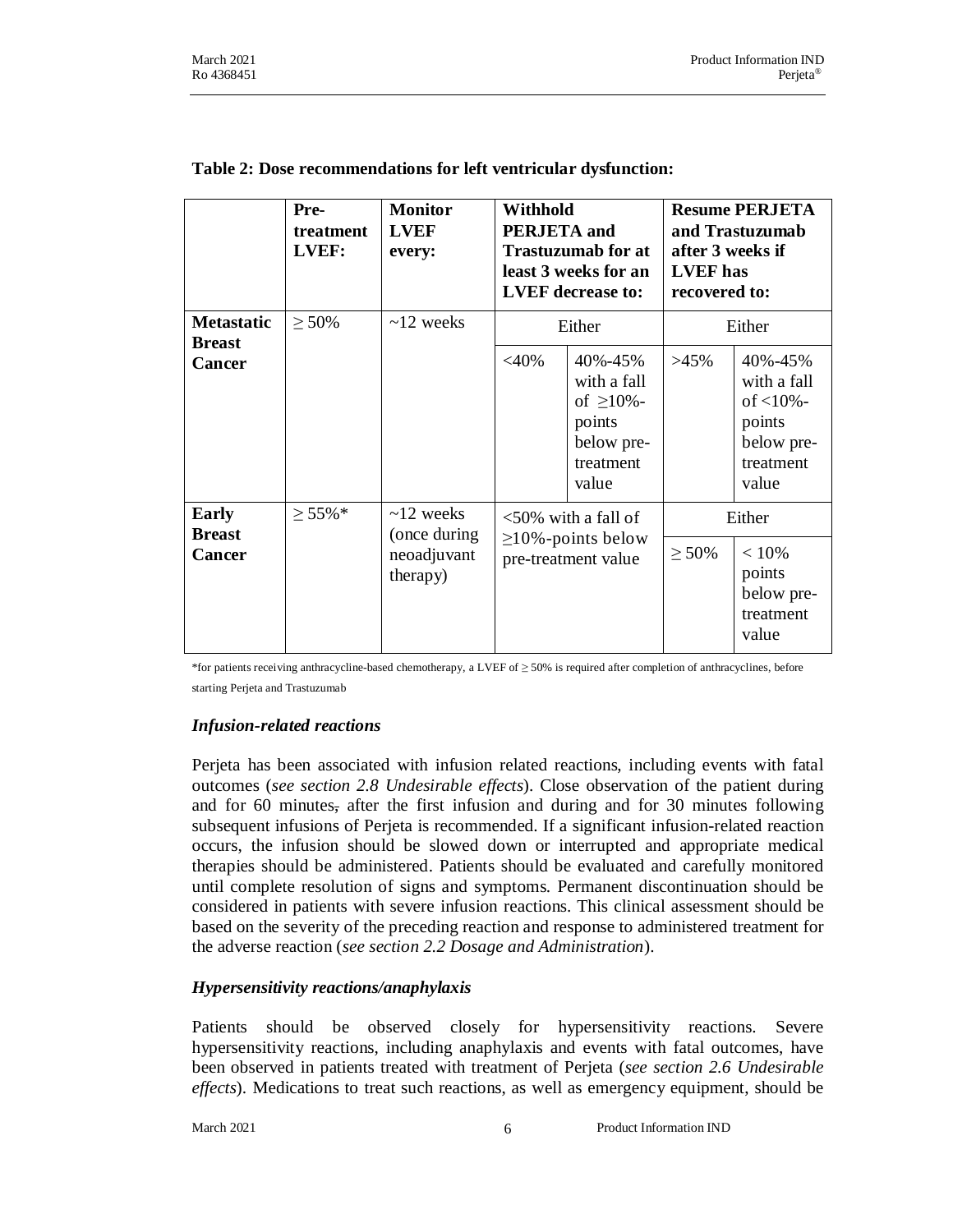available for immediate use. Perjeta is contraindicated in patients with known hypersensitivity to pertuzumab or to any of its excipients (*see section 2.3 Contraindications*).

#### **2.4.2 Drug abuse and dependence**

No data to report.

#### **2.4.3 Ability to drive and use machines**

Perjeta has a minor influence on the ability to drive and use machines. Dizziness may occur during treatment with Perjeta (see section 2.6 Undesirable effects)..

#### **2.5 Use in special population**

#### **2.5.1 Females and males of reproductive potential**

**Contraception:** Women of child-bearing potential, including those who are partners of male patients should use effective contraception while receiving Perjeta and for 6 months following the last dose of Perjeta.

#### **2.5.2 Pregnancy**

Perjeta should be avoided during pregnancy unless the potential benefit for the mother outweighs the potential risk to the fetus.

There are no studies of Perjeta in pregnant women. Perjeta administered to cynomolgus monkeys during organogenesis led to oligohydramnios, delayed renal development and embryo fetal death (*see section 3.3.4 Reproductive toxicity*). Therefore, based on these animal studies and the mechanism of action Perjeta is considered to have the potential to cause fetal harm when administered to a pregnant woman.

**Labor and delivery:** The safe use of Perjeta during labor and delivery has not been established.

#### **2.5.3 Lactation**

Because human IgG is secreted in human milk and the potential for absorption and harm to the infant is unknown, a decision should be made to discontinue nursing or the Perjetatreatment, taking into account the importance to the mother and the elimination half-life of pertuzumab (*see section 3.2.4 Elimination*).

#### **2.5.4 Pediatric use**

The safety and efficacy of Perjeta in children and adolescents below 18 years of age have not been established.

#### **2.5.5 Geriatric use**

No overall differences in efficacy of Perjeta were observed in patients ≥65 and <65 years of age The incidence of the following all grade adverse events was at least 5% higher in patients aged ≥65 years of age, compared to patients aged <65 years of age: decreased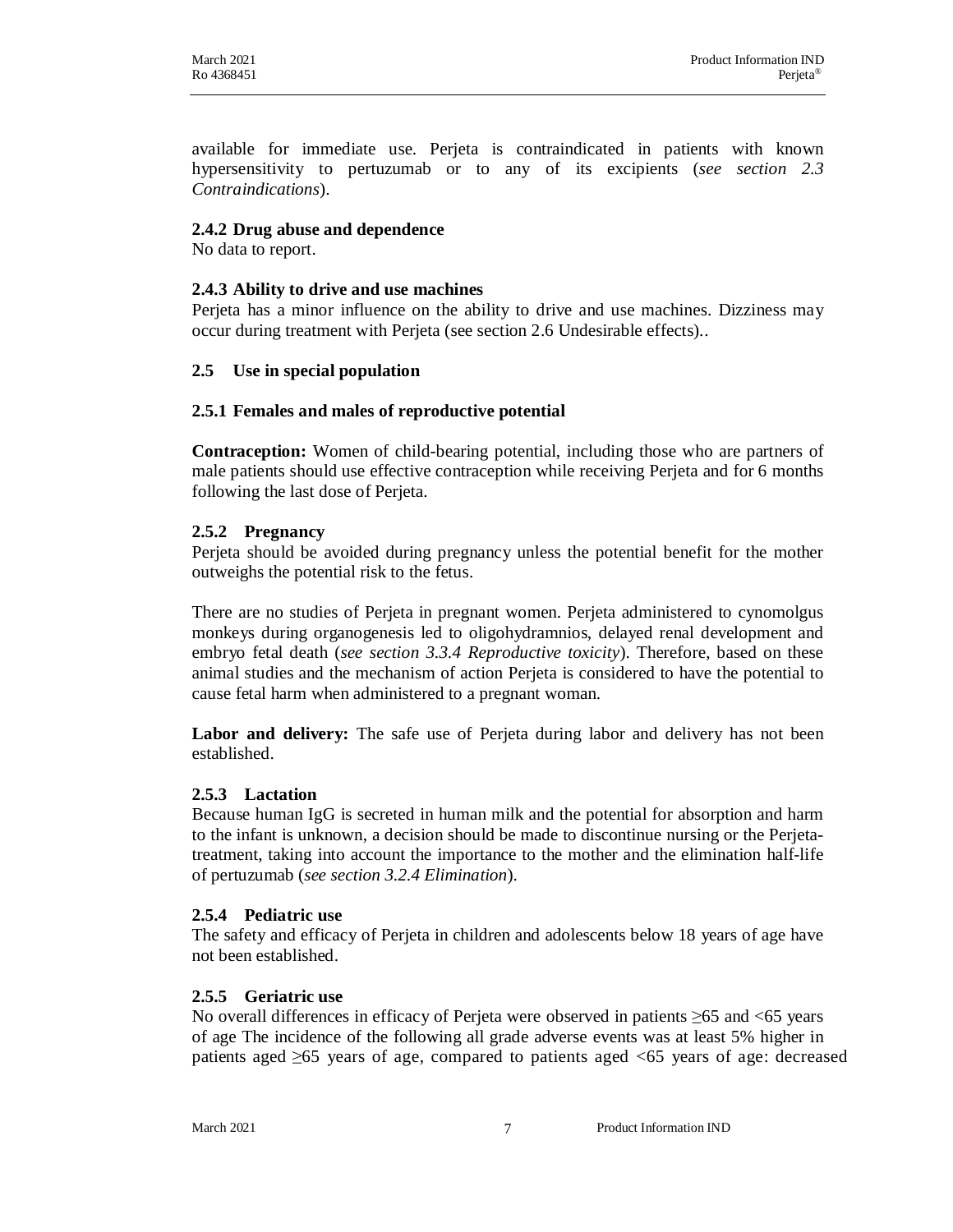appetite, anemia, weight decreased, asthenia, dysgeusia, neuropathy peripheral, hypomagnesemia and diarrhea (see 2.2 Dosage and administration).

#### **2.5.6 Renal impairment**

*(See sections 2.2.1 and 3.2.5 Pharmacokinetics in special populations).*

#### **2.5.7 Hepatic impairment**

The safety and efficacy of Perjeta have not been studied in patients with hepatic impairment.

#### **2.6 Undesirable effects**

#### **2.6.1 Clinical Trials**

The safety of Perjeta has been evaluated in more than 6000 patients in Phase I - III trials conducted in patients with various malignancies, and predominantly treated with Perjeta in combination with other antineoplastic agents. Those studies included the pivotal trials CLEOPATRA  $(n=808)$ , NEOSPHERE  $(n=417)$ , TRYPHAENA  $(n=225)$ , and APHINITY (n=4804) [pooled in Table 3]. The safety of Perjeta was generally consistent across studies, although the incidence and most common adverse drug reactions (ADRs) varied depending on whether Perjeta was administered as monotherapy or in combination with other anti-neoplastic agents.

#### **HER2-Positive Metastatic and HER2-Positive Early Breast Cancer**

Table 3 summarizes the ADRs from the Perjeta-treatment arms of the following pivotal clinical trials:-

- CLEOPATRA, in which Perjeta was given in combination with Herceptin and docetaxel to patients with MBC (n=453),
- NEOSPHERE  $(n=309)$  and TRYPHAENA  $(n=218)$ , in which neoadjuvant Perjeta was given in combination with Herceptin and chemotherapy to patients with locally advanced, inflammatory or EBC.
- APHINITY, in which adjuvant Perjeta was given in combination with Herceptin and anthracycline-based or non-anthracycline-based, taxane-containing chemotherapy to patients with EBC (n=2364).

As Perjeta is used with Herceptin and chemotherapy, it is difficult to ascertain the causal relationship of an adverse reaction to a particular drug.

The following categories of frequency have been used: very common  $(\geq 1/10)$ , common  $(\geq 1/100$  to <1/10), uncommon  $(\geq 1/1,000$  to <1/100), rare (1/10,000 to <1/1000), very rare  $(<1/10,000)$ .

The most common ADRs  $(\geq 30\%)$  from this pooled data were diarrhea, alopecia, nausea, fatigue, neutropenia, and vomiting. The most common NCI-CTCAE Grade 3-4 ADRs (≥10%) were neutropenia and febrile neutropenia.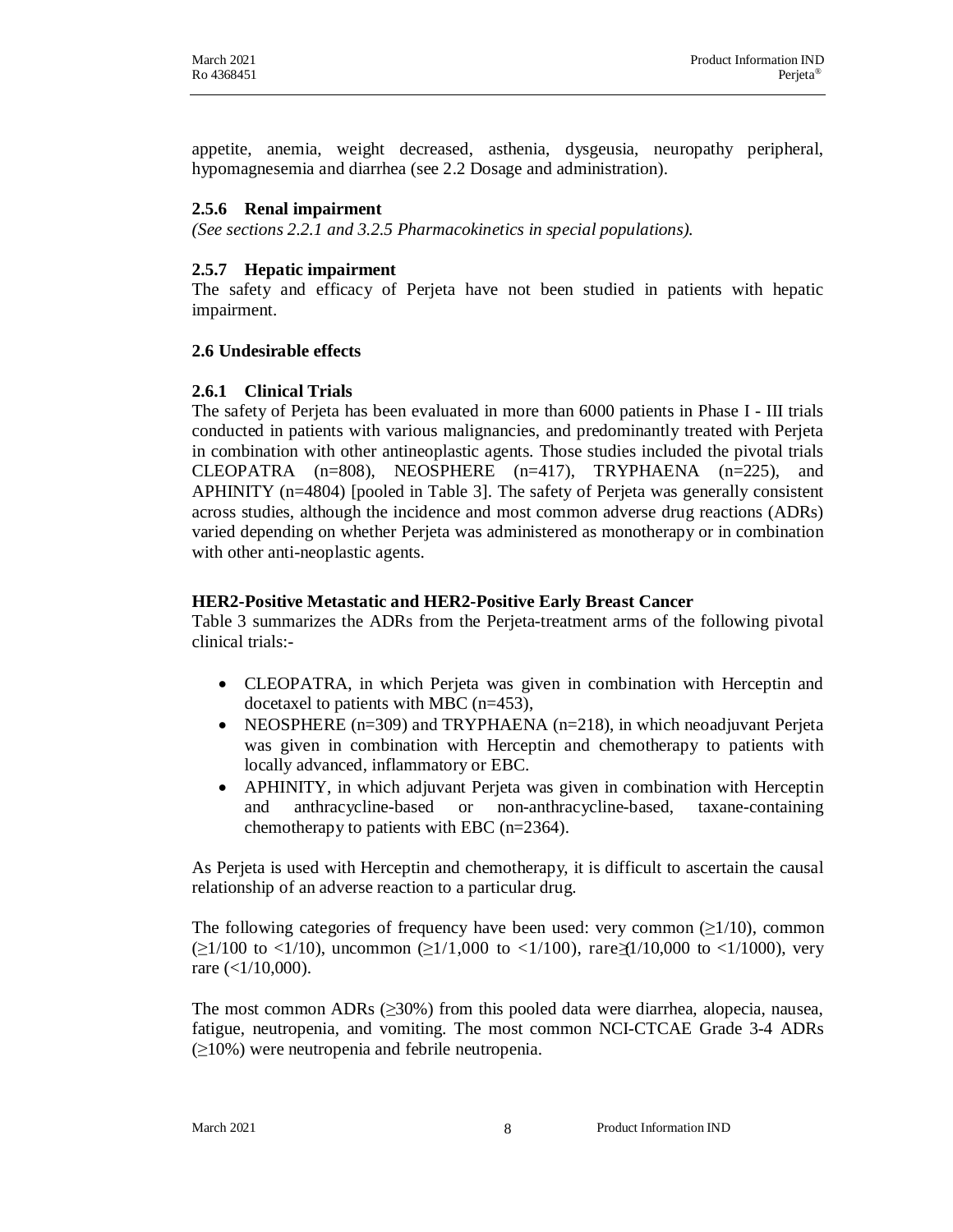| <b>ADR</b><br>(MedDRA Preferred Term) | Perjeta<br>+ Herceptin |                                                 | Frequency<br>category |
|---------------------------------------|------------------------|-------------------------------------------------|-----------------------|
| <b>System Organ Class</b>             |                        | $+$ chemotherapy <sup><math>\wedge</math></sup> |                       |
|                                       |                        | $n =$ <sup>^^</sup> 3344 (100%)                 |                       |
|                                       |                        | Frequency rate %                                |                       |
|                                       | <b>All Grades</b>      | Grades 3-4                                      |                       |
|                                       | $\frac{0}{0}$          | $\frac{0}{0}$                                   |                       |
| <b>Blood and lymphatic system</b>     |                        |                                                 |                       |
| disorders                             |                        |                                                 |                       |
| Neutropenia                           | 31.4                   | 24.2                                            | Very common           |
| Anemia                                | 24.8                   | 5.7                                             | Very common           |
| Febrile neutropenia*                  | 11.9                   | 11.8                                            | Very common           |
| Leukopenia                            | 10.8                   | 6.1                                             | Very common           |
| <b>Cardiac disorders</b>              |                        |                                                 |                       |
| Left ventricular dysfunction**        | 1.4                    | 0.3                                             | Common                |
| Cardiac failure congestive**          | 0.1                    | < 0.1                                           | Uncommon              |
| <b>Eye disorders</b>                  |                        |                                                 |                       |
| Lacrimation increased                 | 12.1                   |                                                 | Very common           |
| <b>Gastrointestinal disorders</b>     |                        |                                                 |                       |
| Diarrhea                              | 67.9                   | 8.9                                             | Very common           |
| Nausea                                | 60.8                   | 1.9                                             | Very common           |
| Vomiting                              | 30.0                   | 1.7                                             | Very common           |
| <b>Stomatitis</b>                     | 24.9                   | 1.6                                             | Very common           |
| Constipation                          | 24.5                   | 0.4                                             | Very common           |
| Dyspepsia                             | 13.2                   | < 0.1                                           | Very common           |
| Abdominal pain                        | 11.7                   | 0.4                                             | Very common           |
| <b>General disorders and</b>          |                        |                                                 |                       |
| administration site conditions        |                        |                                                 |                       |
| Fatigue                               | 44.3                   | 3.3                                             | Very common           |
| Mucosal inflammation                  | 23.2                   | 1.5                                             | Very common           |
| Asthenia                              | 20.9                   | 1.5                                             | Very common           |
| Pyrexia                               | 18.9                   | 0.6                                             | Very common           |
| Edema peripheral                      | 16.2                   | < 0.1                                           | Very common           |
| <b>Immune system disorders</b>        |                        |                                                 |                       |
| Hypersensitivity                      | 3.3                    | 0.4                                             | Common                |
| Drug hypersensitivity                 | 2.5                    | 0.4                                             | Common                |
| <b>Infections and infestations</b>    |                        |                                                 |                       |
| Nasopharyngitis                       | 12.8                   | < 0.1                                           | Very common           |
| Upper respiratory tract infection     | 9.5                    | 0.3                                             | Common                |
| Paronychia                            | 3.9                    | < 0.1                                           | Common                |
| <b>Metabolism and nutrition</b>       |                        |                                                 |                       |
| disorders                             |                        |                                                 |                       |
| Decreased appetite                    | 23.1                   | 0.8                                             | Very common           |

## **Table 3 – Summary of adverse drug reactions in patients treated with Perjeta ^**

March 2021 9 Product Information IND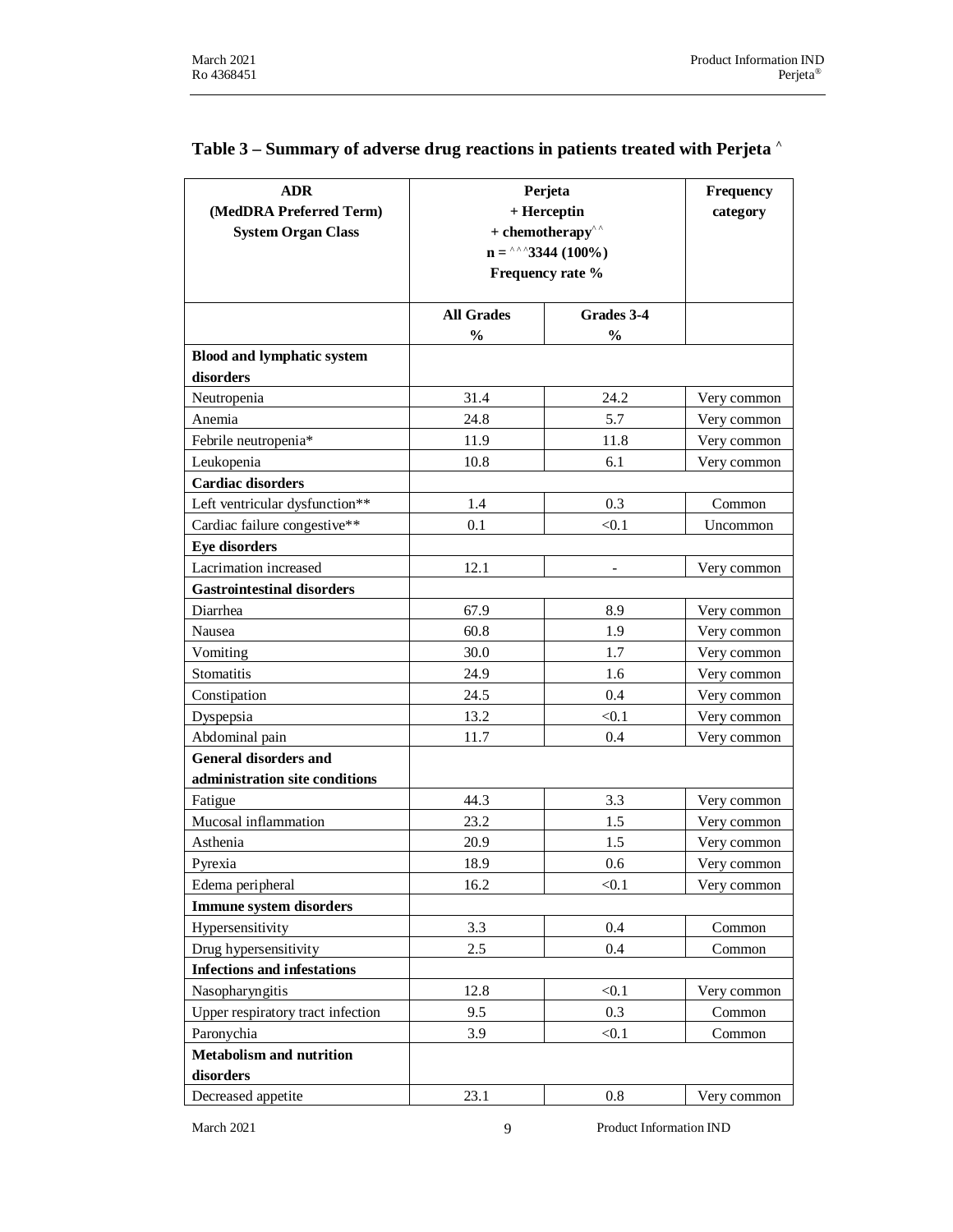| <b>Musculoskeletal and connective</b> |      |       |             |
|---------------------------------------|------|-------|-------------|
| tissue disorders                      |      |       |             |
| Arthralgia                            | 24.6 | 0.7   | Very common |
| Myalgia                               | 24.3 | 0.8   | Very common |
| Pain in extremity                     | 10.0 | 0.2   | Very common |
| Nervous system disorders              |      |       |             |
| Dysgeusia                             | 22.7 | < 0.1 | Very common |
| Headache                              | 21.8 | 0.4   | Very common |
| Peripheral sensory neuropathy         | 15.7 | 0.5   | Very common |
| Neuropathy peripheral                 | 14.7 | 0.7   | Very common |
| <b>Dizziness</b>                      | 11.2 | 0.1   | Very common |
| Paraesthesia                          | 10.2 | 0.4   | Very common |
| Psychiatric disorders                 |      |       |             |
| Insomnia                              | 15.9 | 0.2   | Very common |
| Respiratory, thoracic and             |      |       |             |
| mediastinal disorders                 |      |       |             |
| Epistaxis                             | 15.6 | < 0.1 | Very common |
| Cough                                 | 15.5 | < 0.1 | Very common |
| Dyspnea                               | 11.5 | 0.5   | Very common |
| Pleural effusion                      | 0.9  | < 0.1 | Uncommon    |
| Skin and subcutaneous tissue          |      |       |             |
| disorders                             |      |       |             |
| Alopecia                              | 63.1 | < 0.1 | Very common |
| Rash                                  | 26.4 | 0.5   | Very common |
| Nail disorder                         | 12.9 | 0.3   | Very common |
| Pruritus                              | 12.9 | < 0.1 | Very common |
| Dry skin                              | 11.7 | < 0.1 | Very common |
| <b>Vascular disorders</b>             |      |       |             |
| Hot flush                             | 15.7 | 0.1   | Very common |

**^** Table 3 shows pooled data from the overall treatment period in CLEOPATRA (data cutoff 11 February 2014; median number of cycles of Perjeta was 24); from the neoadjuvant treatment period in NEOSPHERE (median number of cycles of Perjeta was 4, across all treatment arms) and TRYPHAENA (median number of cycles of Perjeta was 3 in the FEC/Ptz+T+D arm and 6 in the Ptz+T+FEC/Ptz+T+D and Ptz+TCH arms); and from the treatment period of APHINITY (median number of cycles of Perjeta was 18).

^ ^ In NEOSPHERE, 108 patients received Perjeta + Herceptin alone without docetaxel and 94 patients received Perjeta + docetaxel without Herceptin.

<sup>^^</sup> In CLEOPATRA, 45 patients who were randomized to receive placebo and who had no prior exposure to Perjeta, had crossed over to receive Perjeta and are included in the 3344 patients treated with Perjeta.

\* In this table this denotes an adverse reaction that has been reported in association with a fatal outcome.

\*\* The incidence of left ventricular dysfunction and cardiac failure congestive reflect the MedDRA Preferred Terms reported in the individual studies.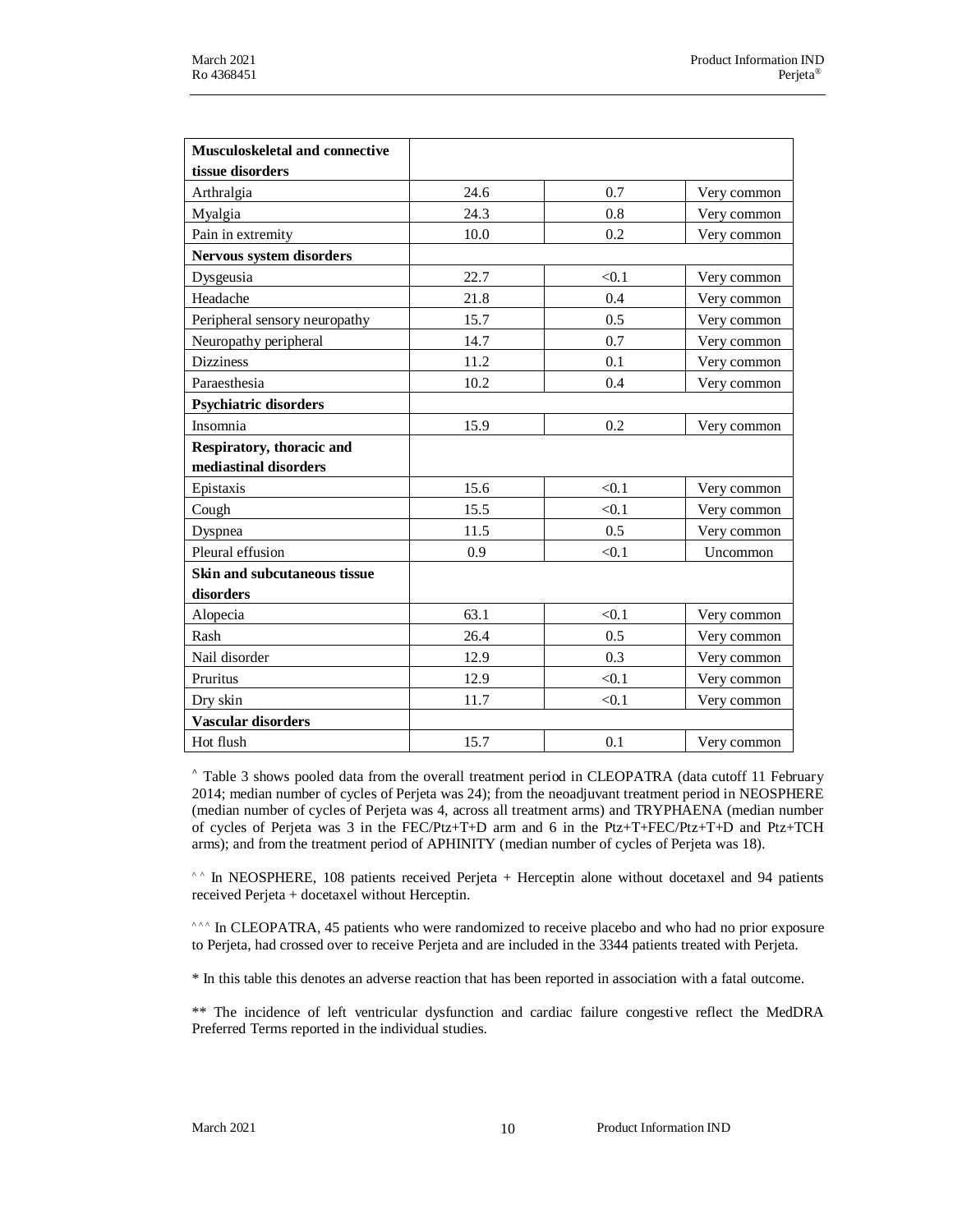#### *Further information on selected adverse drug reactions:*

#### *Left ventricular dysfunction*

In the pivotal trial CLEOPATRA, the incidence of LVD during study treatment was higher in the placebo-treated group than the Perjeta-treated group (8.6% and 6.6%, respectively). The incidence of symptomatic LVD was also lower in the Perjeta treated group (1.8% in the placebo- treated group vs. 1.5% in the Perjeta- treated group) (*see section 2.4 Warnings & Precautions*).

In NEOSPHERE, in which patients received four cycles of Perjeta as neoadjuvant treatment, the incidence of LVD (during the overall treatment period) was higher in the Perjeta, Herceptin and docetaxel-treated group (7.5%) compared to the Herceptin and docetaxel- treated group (1.9%). There was one case of symptomatic LVD in the Perjeta and Herceptin-treated group.

In TRYPHAENA, the incidence of LVD (during the overall treatment period*)* was 8.3% in the group treated with Perjeta plus Herceptin and 5-fluorouracil, epirubicin and cyclophosphamide (FEC) followed by Perjeta plus Herceptin and docetaxel; 9.3% in the group treated with Perjeta plus Herceptin and docetaxel following FEC; and 6.6% in the group treated with Perjeta in combination with TCH. The incidence of symptomatic LVD (congestive heart failure) was 1.3% in the group treated with Perjeta plus Herceptin and docetaxel following FEC *(this excludes a patient that experienced symptomatic LVD during FEC treatment prior to receiving Perjeta plus Herceptin and docetaxel)* and also 1.3% in the group treated with Perjeta in combination with TCH. No patients in the group treated with Perjeta plus Herceptin and FEC followed by Perjeta plus Herceptin and docetaxel experienced symptomatic LVD.

In the neoadjuvant period of the BERENICE trial, the incidence of NYHA Class III/IV symptomatic LVD (congestive heart failure according to NCI-CTCAE v.4) was 1.5% in the group treated with dose dense AC followed by Perjeta plus Herceptin and paclitaxel and none of the patients (0%) experienced symptomatic LVD in the group treated with FEC followed by Perjeta in combination with Herceptin and docetaxel. The incidence of asymptomatic LVD (PT ejection fraction decrease according to NCI-CTCAE v.4) was 7% in the group treated with dose dense AC followed by Perjeta plus Herceptin and paclitaxel and 3.5% in the group treated with FEC followed by Perjeta plus Herceptin and docetaxel

In APHINITY, the incidence of symptomatic heart failure (NYHA class III or IV) with a LVEF decline of at least 10% points from baseline and to <50% was <1% (0.6% of Perjeta-treated patients vs 0.2% of placebo-treated patients). Of the patients who experienced symptomatic heart failure, 46.7% of Perjeta-treated patients and 66.7% of placebo-treated patients had recovered (defined as 2 consecutive LVEF measurements above 50%) at the data cutoff. The majority of the events were reported in anthracyclinetreated patients. Asymptomatic or mildly symptomatic (NYHA class II) declines in LVEF of at least 10% points from baseline and to <50% were reported in 2.7% of Perjeta-treated patients and 2.8% of placebo-treated patients, of whom 79.7% of Perjetatreated patients and 80.6% of placebo-treated patients had recovered at the data cutoff.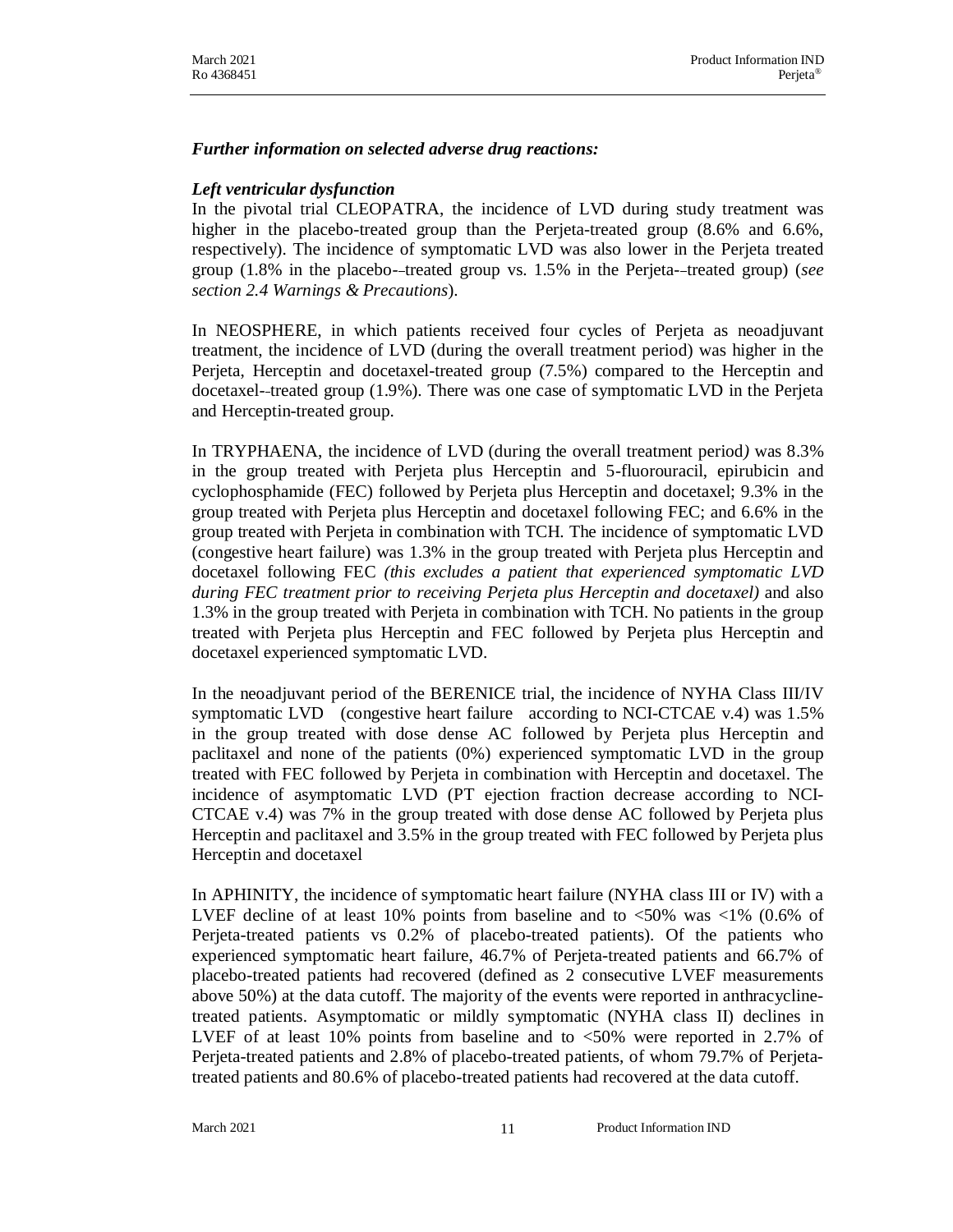#### *Infusion-related reactions*

An infusion-related reaction was defined in the pivotal trials as any event reported as hypersensitivity, anaphylactic reaction, acute infusion reaction or cytokine release syndrome occurring during an infusion or on the same day as the infusion. In the pivotal trial CLEOPATRA, the initial dose of Perjeta was given the day before Herceptin and docetaxel to allow for the examination of Perjeta associated reactions. On the first day when only Perjeta was administered, the overall frequency of infusion--related reactions was 9.8% in the placebo--treated group and 13.2% in the Perjeta-treated group, with the majority of reactions being mild or moderate. The most common infusion-related reactions  $(\geq 1.0\%)$  in the Perjeta-treated group were pyrexia, chills, fatigue, headache, asthenia, hypersensitivity, and vomiting.

During the second cycle when all drugs were administered on the same day, the most common infusion related reactions  $(\geq 1.0\%)$  in the Perjeta-treated group were fatigue, drug hypersensitivity, dysgeusia, hypersensitivity, myalgia, and vomiting (*see section 2.4 Warnings & Precautions*).

In neoadjuvant and adjuvant trials, Perjeta was administered on the same day as the other study treatment drugs. Infusion-related reactions occurred in 18.6% - 25.0% of patients on the first day of Perjeta administration (in combination with Herceptin and chemotherapy). The type and severity of events were consistent with those observed in CLEOPATRA, with a majority of reactions being mild or moderate.

#### *Hypersensitivity reactions/anaphylaxis*

In the pivotal trial CLEOPATRA the overall frequency of hypersensitivity/anaphylaxis reported events was 9.3% in the placebo-treated patients and 11.3% in the Perjeta-treated patients, of which 2.5% and 2.0% were NCI-CTCAE (version 3) grade 3-4, respectively. Overall, 2 patients in placebo-treated group and 4 patients in the Perjeta-treated group experienced anaphylaxis (*see section 2.4 Warnings & Precautions*).

Overall, the majority of hypersensitivity reactions was mild or moderate in severity and resolved upon treatment. Based on modifications made to study treatment, most reactions were assessed as secondary to docetaxel infusions.

In neoadjuvant and adjuvant trials, hypersensitivity/anaphylaxis events were consistent with those observed in CLEOPATRA. In NEOSPHERE, two patients in the Perjeta and docetaxel-treated group experienced anaphylaxis. In both TRYPHAENA and APHINITY, the overall frequency of hypersensitivity/anaphylaxis was highest in the Perjeta and TCH treated group (13.2% and 7.6% respectively), of which 2.6% and 1.3% of events, respectively were NCI-CTCAE Grade 3-4.

#### **Laboratory Abnormalities**

In the pivotal trials CLEOPATRA NEOSPHERE, and APHINITY, the incidence of NCI-CTCAE Grade 3-4 decreases in neutrophil counts were balanced in the Perjeta-treated and control groups.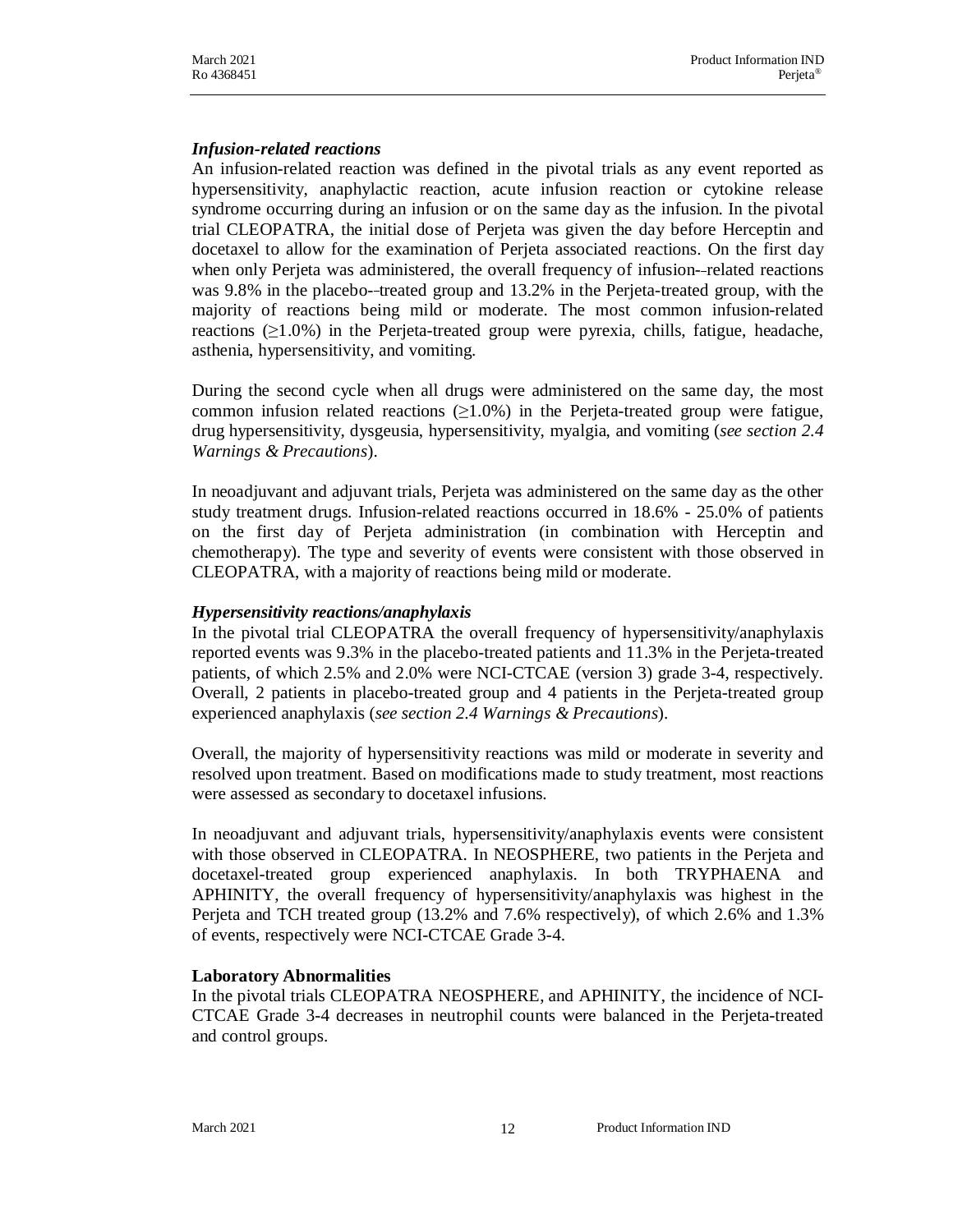#### **2.6.2 Post marketing experience**

The following adverse drug reaction has been identified from post marketing experience with Perjeta based on spontaneous case reports and literature cases. The adverse drug reaction is listed according to system organ class in MedDRA.

**Table 4 Adverse Drug Reactions from Post marketing experience**

| <b>System Organ Class</b>          | <b>Adverse reaction</b> |
|------------------------------------|-------------------------|
| Metabolism and nutrition disorders | Tumor Lysis Syndrome    |

#### **Laboratory Abnormalities**

Laboratory abnormalities reported from the post marketing setting are consistent with data from clinical trials of Perjeta.

## **2.7 Overdose**

There is no experience with overdose in human clinical trials. Single doses higher than 25 mg/kg (1727 mg) have not been tested.

## **2.8** I**nteractions with other medicinal products and other forms of interaction**

A sub-study in 37 patients in the pivotal trial CLEOPATRA showed no evidence of drugdrug interaction between pertuzumab and trastuzumab and between pertuzumab and docetaxel. In addition, no clinically relevant pharmacokinetic interaction of coadministered docetaxel or trastuzumab on pertuzumab was evident, based on the population pharmacokinetics analysis. This lack of drug-drug interaction was confirmed by pharmacokinetic data from the NEOSPHERE and APHINITY studies.

Five studies evaluated the effects of pertuzumab on the pharmacokinetics of coadministered cytotoxic agents, docetaxel, paclitaxel, gemcitabine, capecitabine, carboplatin, and erlotinib. There was no evidence of any pharmacokinetics interaction between pertuzumab and any of these agents. The pharmacokinetics of pertuzumab in these studies was comparable to those observed in single-agent studies.

## **3. PHARMACOLOGICAL PROPERTIES AND EFFECTS**

## **3.1 Pharmacodynamic Properties**

## **3.1.1 Mechanism of Action**

Perjeta is a recombinant humanized monoclonal antibody that specifically targets the extracellular dimerization domain (Subdomain II) of the human epidermal growth factor receptor 2 protein (HER2) and thereby blocks ligand-dependent heterodimerization of HER2 with other HER family members, including EGFR, HER3 and HER4. As a result, Perjeta inhibits ligand-initiated intracellular signaling through two major signal pathways,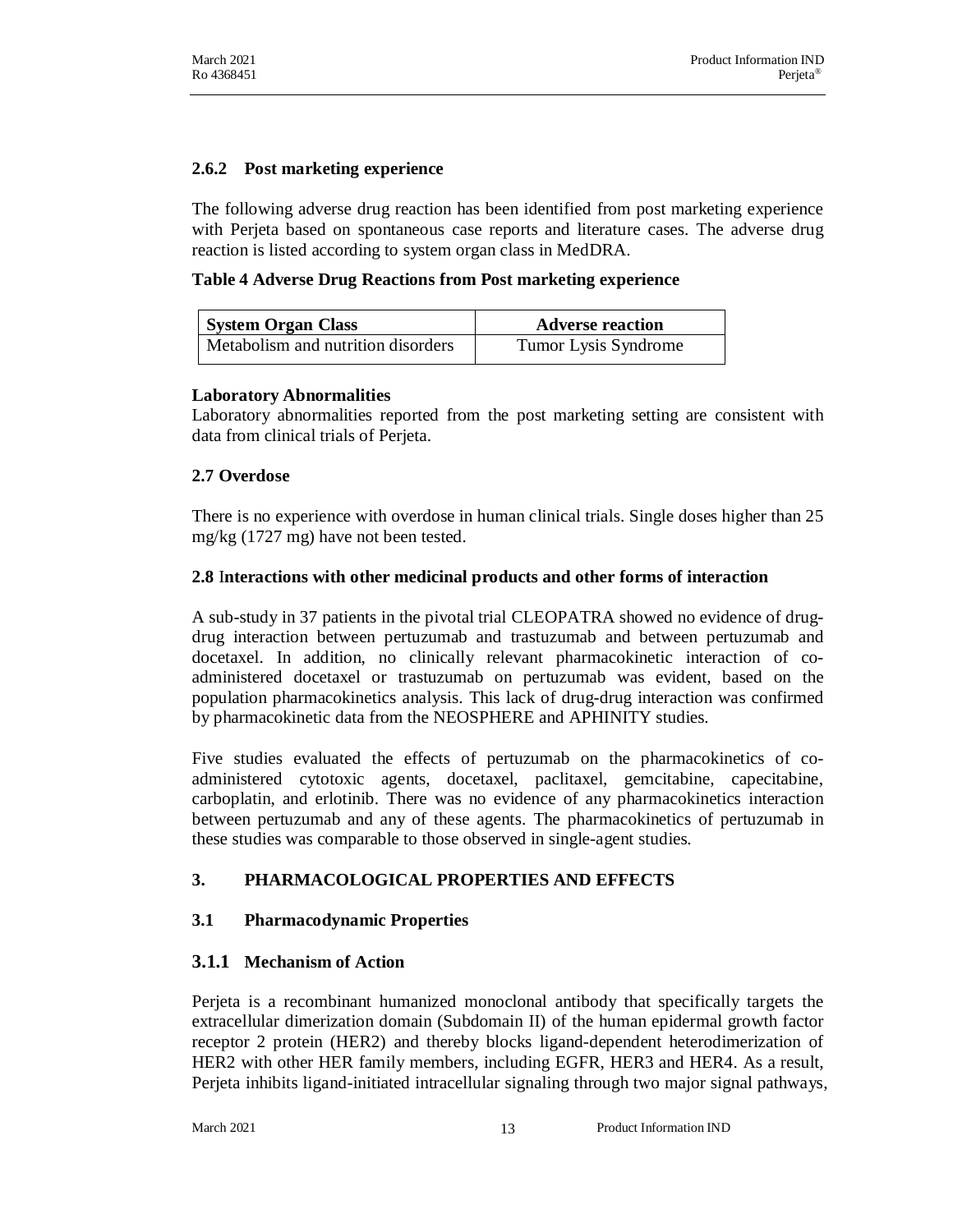mitogen-activated protein (MAP) kinase and phosphoinositide 3-kinase (PI3K). Inhibition of these signaling pathways can result in cell growth arrest and apoptosis, respectively. In addition, Perjeta mediates antibody-dependent cell-mediated cytotoxicity (ADCC).

While Perjeta alone inhibited the proliferation of human tumor cells, the combination of Perjeta and trastuzumab significantly augmented anti-tumor activity in HER2 overexpressing xenograft models.

## **3.1.2 Clinical / Efficacy Studies**

HER2 overexpression was determined at a central laboratory and defined as a score of  $3+$ by IHC or an ISH amplification ratio  $\geq 2.0$  in the trials outlined below.

## **HER2-positive Metastatic Breast Cancer**

#### **Perjeta in combination with Trastuzumab and docetaxel**

CLEOPATRA is a multicenter, randomized, double-blind, placebo-controlled Phase III clinical trial conducted in 808 patients with HER2-positive metastatic or locally recurrent unresectable breast cancer who have not received previous anti-HER2 therapy or chemotherapy for their metastatic disease. Patients were randomized 1:1 to receive placebo plus Herceptin and docetaxel or Perjeta plus Herceptin and docetaxel. Randomization was stratified by prior treatment status (de novo or prior adjuvant / neoadjuvant therapy) and geographic region (Europe, North America, South America and Asia). Patients with prior adjuvant or neoadjuvant therapy were required to have a disease free interval of at least 12 months before enrolment into the trial.

Perjeta and Herceptin were administered intravenously as outlined in *section 2.2 Dosage and Administration.* Patients were treated with Perjeta and Herceptin until disease progression, withdrawal of consent or unmanageable toxicity. Docetaxel was given as an initial dose of 75 mg/m<sup>2</sup> IV infusion every 3 weeks for at least 6 cycles. The dose of docetaxel could be escalated to 100 mg/m<sup>2</sup> at the investigator's discretion if the initial dose was well tolerated.

At the time of the primary analysis, the mean number of cycles of study treatment received was 16.2 in the placebo treatment group and 19.9 in the Perjeta treated group. The primary endpoint of the study was progression-free survival (PFS) as assessed by an independent review facility (IRF) and defined as the time from the date of randomization to the date of disease progression or death (from any cause) if the death occurred within 18 weeks of the last tumor assessment. Secondary efficacy endpoints were overall survival (OS), PFS (investigator-assessed), objective response rate (ORR), duration of response, and time to symptom progression according to the FACT B QoL questionnaire.

Demographics were well balanced (median age was 54 years old, the majority were Caucasian (59%) and all were female with the exception of 2 patients). Approximately half the patients in each treatment group had hormone receptor-positive disease (defined as estrogen receptor [ER] positive and/or progesterone receptor [PgR] positive) and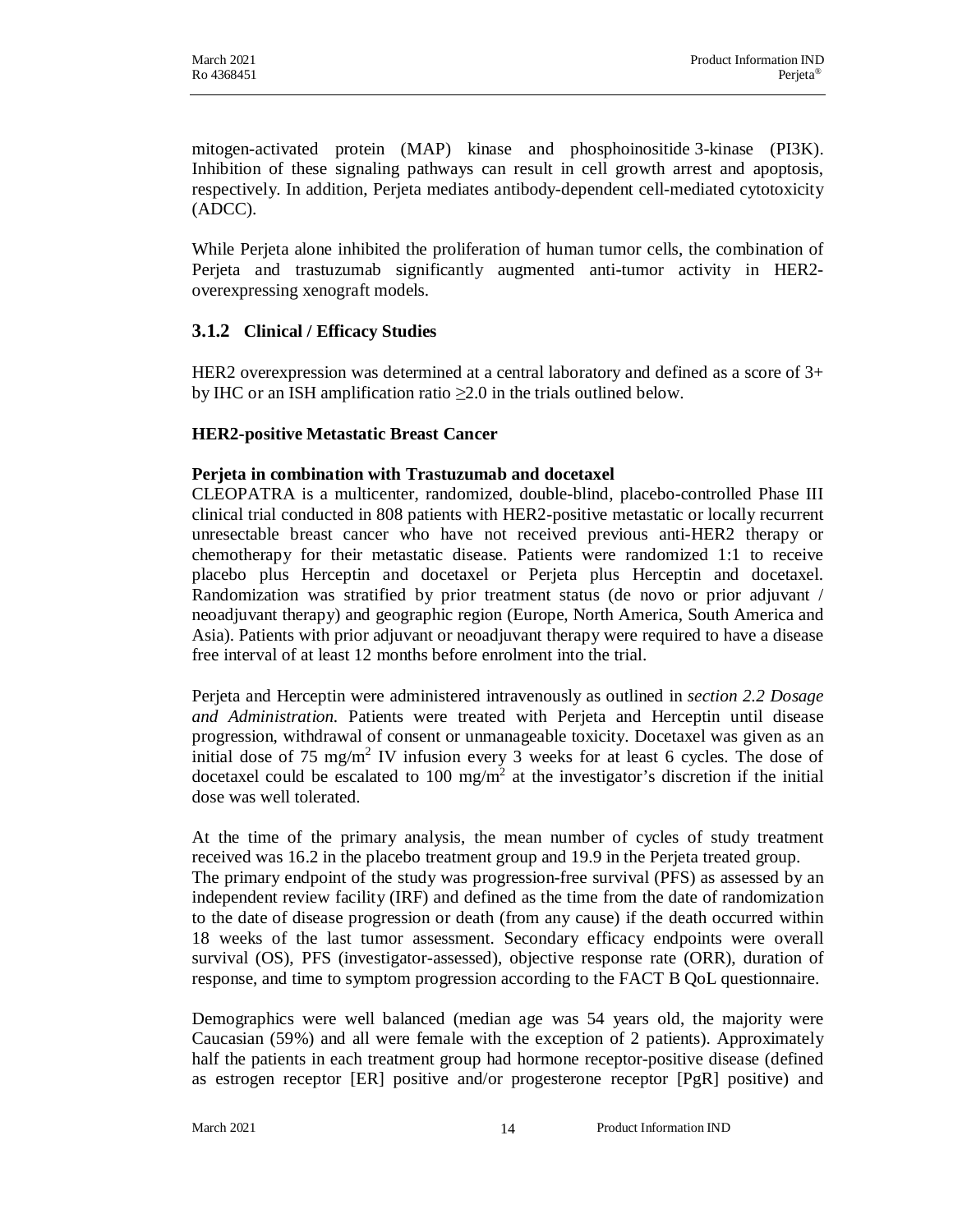approximately half of the patients in each treatment group had received prior adjuvant or neo-adjuvant therapy (192 patients [47.3%] in the placebo treated group vs 184 patients [45.8%] Perjeta treated group).

At the time of the primary progression-free survival analysis, a total of 242 patients (59%) in the placebo treated group and 191 patients (47.5%) in the Perjeta treated group had IRF-confirmed progressive disease or had died within 18 weeks of their last tumor assessment.

At the time of the primary analysis the CLEOPATRA study demonstrated a statistically significant improvement in IRF-assessed PFS (hazard ratio  $[HR] = 0.62$ , 95% CI = 0.51, 0.75,  $p<0.0001$ ) in the Perjeta treated group compared with the placebo treated group, and an increase in median PFS of 6.1 months (median PFS of 12.4 months in the placebo treated group vs 18.5 months in the Perjeta treated group) (see Figure 1). The results for investigator-assessed PFS were comparable to those observed for IRF-assessed PFS (median PFS was 12.4 months for placebo vs 18.5 months for Perjeta) (see Table 5). Consistent results were observed across pre-specified patient subgroups including the subgroups based on stratification factors of geographic region and prior adjuvant / neoadjuvant therapy or de novo metastatic breast cancer (see Figure 2).

The efficacy results from the CLEOPATRA trial are summarized in Table 5:

| <b>Parameter</b>                           | <b>Placebo</b> | Perjeta<br>$+$ | <b>HR</b>     | p-value  |
|--------------------------------------------|----------------|----------------|---------------|----------|
|                                            | + Herceptin    | Herceptin      | (95% CI)      |          |
|                                            | + docetaxel    | + docetaxel    |               |          |
|                                            | $n = 406$      | $n = 402$      |               |          |
| <b>Primary Endpoint</b>                    |                |                |               |          |
| <b>Progression-Free Survival</b>           |                |                |               |          |
| (IRF review)                               |                |                |               |          |
|                                            |                |                |               |          |
| No. of patients with an event              | 242 (59%)      | 191 (47.5%)    | 0.62          |          |
| <b>Median months</b>                       | 12.4           | 18.5           | [0.51; 0.75]  | < 0.0001 |
| <b>Secondary Endpoints</b>                 |                |                |               |          |
| <b>Overall Survival (Final analysis</b>    |                |                |               |          |
| of OS)                                     |                |                |               |          |
|                                            |                |                |               |          |
| No. of patients with an event*             | 221 (54.4%)    | 168 (41.8%)    | 0.68          |          |
| <b>Median months</b>                       | 40.8           | 56.5           | [0.56; 0.84]  | 0.0002   |
| <b>Survival</b><br><b>Progression-Free</b> |                |                |               |          |
| (investigator assessment)                  |                |                |               |          |
|                                            |                |                |               |          |
| No. of patients with an event              | 250 (61.6%)    | 201 (50.0%)    | 0.65          |          |
| Median months                              | 12.4           | 18.5           | [0.54; 0.78]  | < 0.0001 |
| <b>Objective Response Rate (ORR)</b>       |                |                |               |          |
| No. of patients with an event              | 336            | 343            | Difference in | 0.0011   |

#### **Table 5 Summary of efficacy from CLEOPATRA study**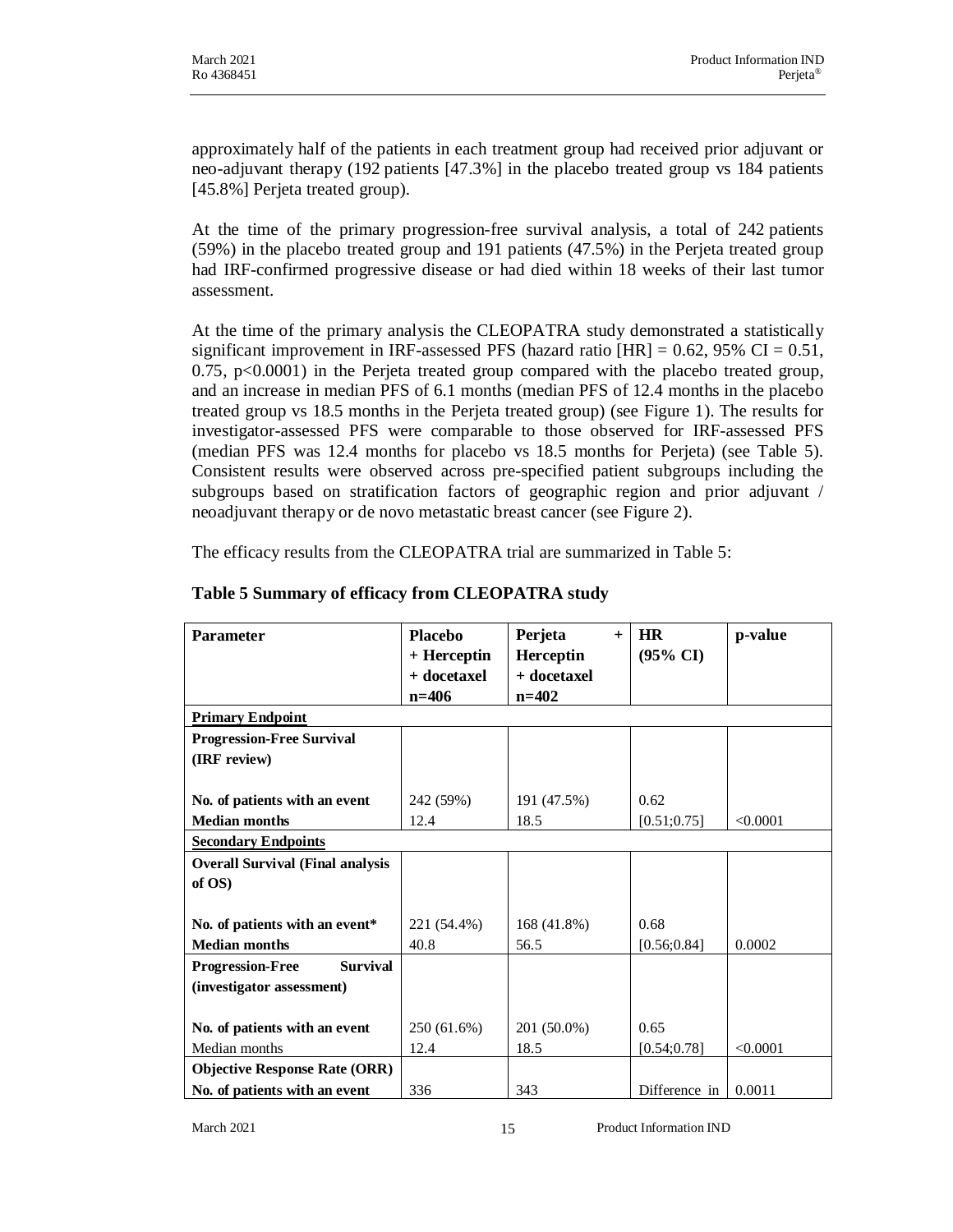| Responders**             | 233 (69.3 %) | 275 (80.2 %) | ORR:            |
|--------------------------|--------------|--------------|-----------------|
| 95% CI for ORR           | [64.1; 74.2] | [75.6; 84.3] | 10.8%           |
| Complete response (CR)   | $14(4.2\%)$  | $19(5.5\%)$  | $[4.2, 17.5]\%$ |
| Partial Response (PR)    | 219 (65.2 %) | 256 (74.6 %) |                 |
| Stable disease (SD)      | 70 (20.8 %)  | 50 (14.6 %)  |                 |
| Progressive disease (PD) | 28 (8.3 %)   | $13(3.8\%)$  |                 |
| Duration of Response ^   |              |              |                 |
| $n=$                     | 233          | 275          |                 |
| <b>Median weeks</b>      | 54.1         | 87.6         |                 |
| 95% CI for Median        | [46:64]      | [71;106]     |                 |

\*Final analysis of overall survival, cutoff date 11 Feb 2014

\*\* Patients with best overall response of confirmed CR or PR by RECIST.

^ Evaluated in Patients with Best Overall Response of CR or PR

Objective response rate and duration of response are based on IRF-assessed tumor assessments

#### **Figure 1 Kaplan-Meier curve of IRF-assessed progression-free survival**



D= docetaxel; HR= hazard ratio; Ptz= pertuzumab (Perjeta); T=trastuzumab (Herceptin)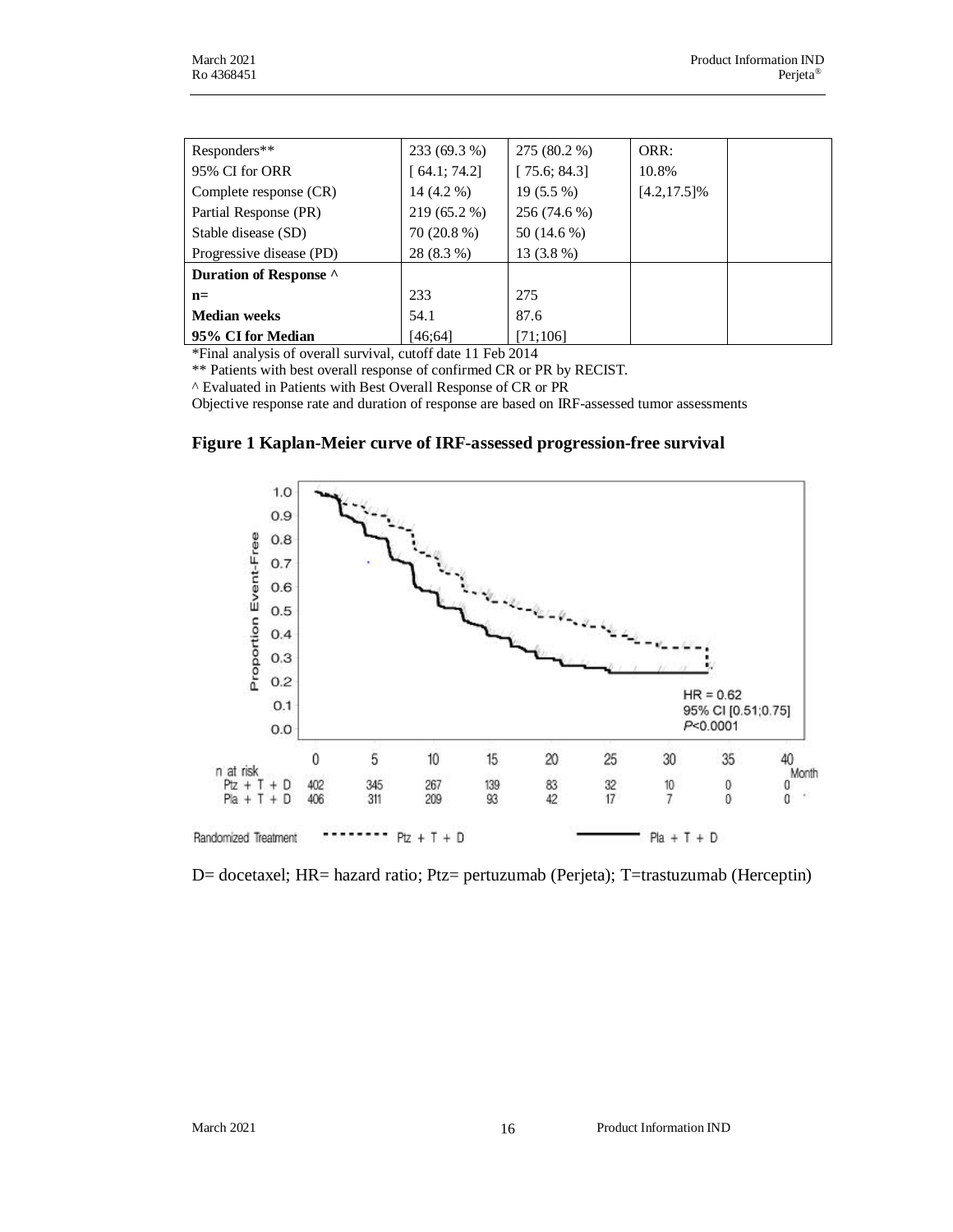

#### **Figure 2 IRF assessed PFS by patient subgroup**

At the primary analysis of efficacy, an interim analysis of OS showed a strong trend suggestive of a survival benefit in favor of the Perjeta- treated group.

An interim analysis of OS performed one year after the primary analysis of efficacy, demonstrated a statistically significant OS benefit in favor of the Perjeta-treated group (HR 0.66,  $p = 0.0008$  log-rank test). The median time to death was 37.6 months in the placebo-treated group but had not yet been reached in the Perjeta-treated group.

The final analysis of OS was performed when 389 patients had died (221 in the Placebotreated group and 168 in the Perjeta-treated group). The statistically significant OS benefit in favor of the Perjeta-treated group was maintained (HR 0.68,  $p = 0.0002$  logrank test). The median time to death was 40.8 months in the placebo-treated group and 56.5 months in the Perjeta-treated group (see Table 5, Figure 3).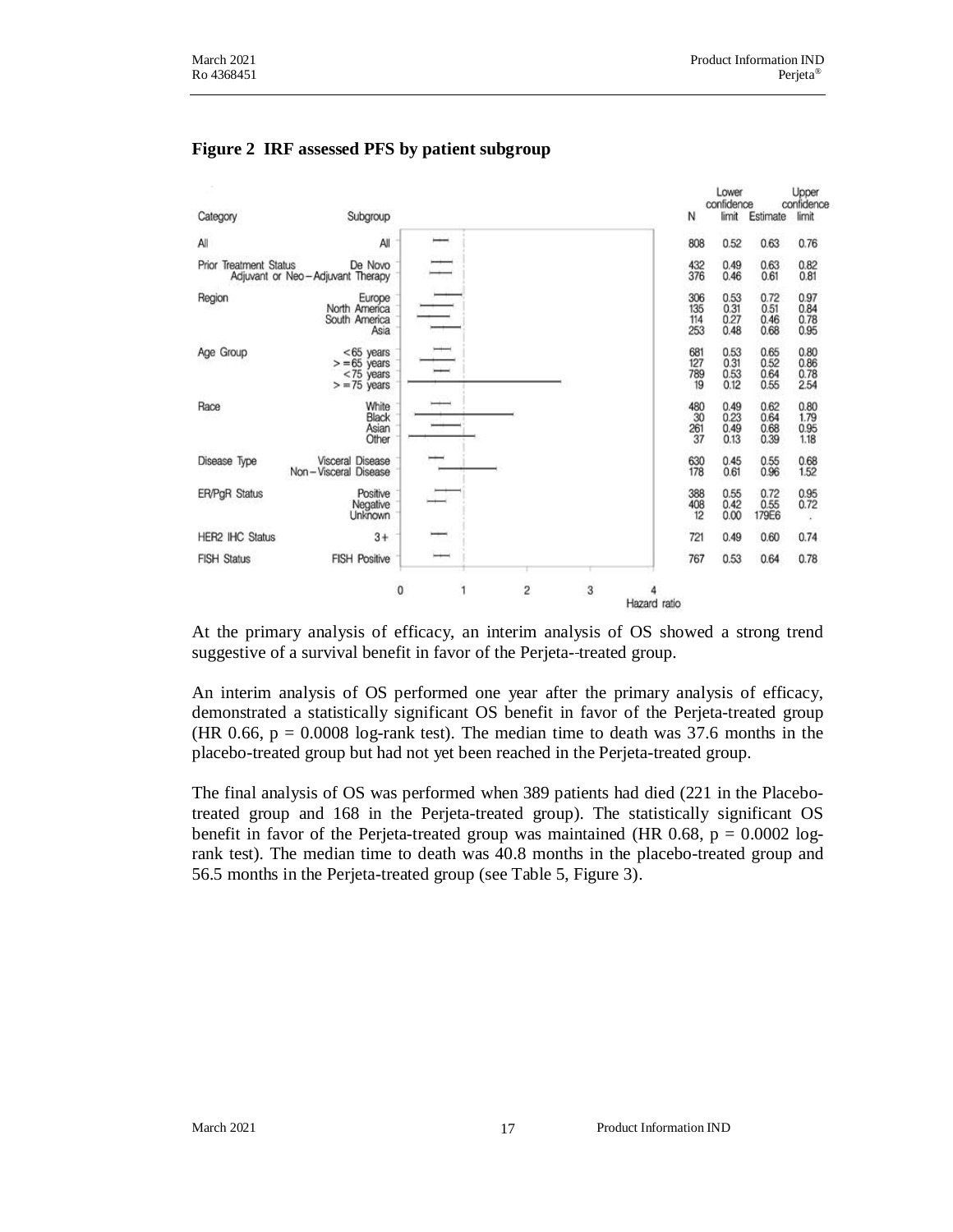

#### **Figure 3 Kaplan-Meier curve of overall survival**

D= docetaxel; HR= hazard ratio; Ptz= pertuzumab (Perjeta); T=trastuzumab (Herceptin)

There was no statistically significant difference between treatment groups in Health Related Quality of Life as assessed by time to symptom progression on the FACT-B TOI-PFB subscale, defined as a 5 point reduction in subscale score (HR =0.97, 95% CI =0.81; 1.16). In an exploratory analysis, patients treated with Perjeta in combination with Herceptin and docetaxel experienced a lower risk of symptom progression on the FACT-B breast cancer subscale (defined as a 2 point reduction in subscale score) compared to those treated with Herceptin and docetaxel alone (HR = $0.78$ , 95% CI = $0.65$ ; 0.94).

## **HER2+ve Early Breast Cancer**

#### **NEOSPHERE (WO20697)**

NEOSPHERE is a multicenter, randomized Phase II clinical trial conducted in 417 patients with operable, locally advanced, or inflammatory HER2-positive breast cancer (T2-4d) who were scheduled for neoadjuvant therapy. Patients were randomized to receive one of four neoadjuvant regimens prior to surgery as follows: Herceptin plus docetaxel, Perjeta plus Herceptin and docetaxel, Perjeta plus Herceptin, or Perjeta plus docetaxel. Randomization was stratified by breast cancer type (operable, locally advanced, or inflammatory) and estrogen (ER) or progesterone (PgR) positivity.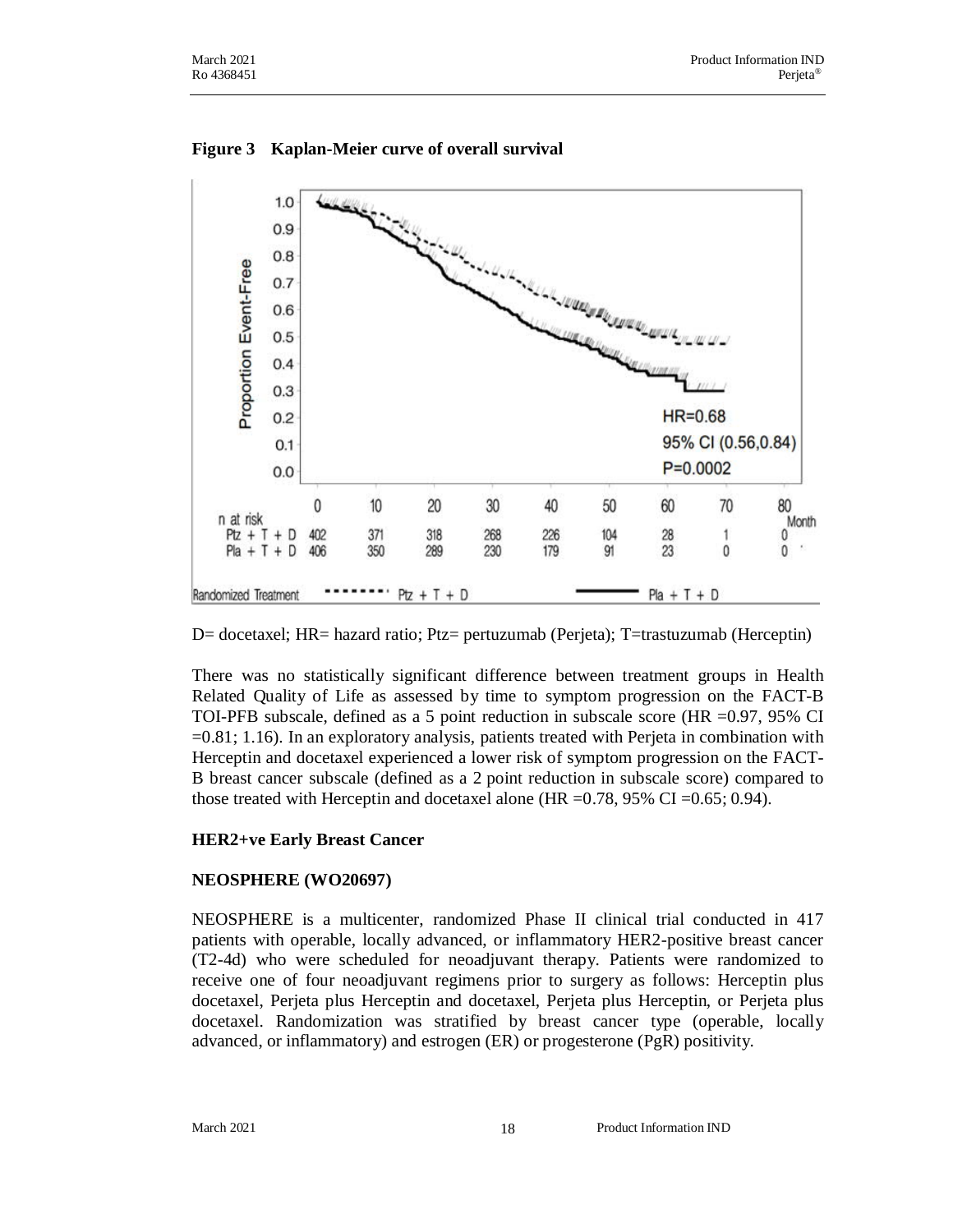Perjeta and Herceptin were administered intravenously (see *section 2.2 Dosage and Administration*) for 4 cycles. Following surgery all patients received three cycles of 5- Fluorouracil (600 mg/m<sup>2</sup>), epirubicin (90 mg/m<sup>2</sup>), cyclophosphamide (600 mg/m<sup>2</sup>) (FEC) given intravenously every three weeks and Herceptin administered intravenously every three weeks to complete one year of therapy Patients in the Perjeta plus Herceptin and docetaxel arm received docetaxel every three weeks for four cycles prior to FEC after surgery so that all patients received equivalent cumulative doses of the chemotherapeutic agents and Herceptin.

The primary endpoint of the study was pathological complete response (pCR) rate in the breast (ypT0/is). Secondary efficacy endpoints were clinical response rate, breast conserving surgery rate (T2-3 only), disease-free survival (DFS), and PFS. Additional exploratory pCR rates included nodal status (ypT0/isN0 and ypT0N0).

Demographics were well balanced (median age was 49-50 years old, the majority were Caucasian (71%)) and all were female. Overall 7% of patients had inflammatory breast cancer, 32% had locally advanced breast cancer and 61% had operable breast cancer. Approximately half the patients in each treatment group had hormone receptor-positive disease (defined as ER positive and/or PgR positive).

The efficacy results are summarized in Table 6. A statistically significant and clinically meaningful improvement in pCR rate (ypT0/is) was observed in patients receiving Perjeta plus Herceptin and docetaxel compared to patients receiving Herceptin and docetaxel (45.8% vs 29.0%, p value  $= 0.0141$ ). A consistent pattern of results was observed regardless of pCR definition.

Pathological complete response (pCR) rates as well as the magnitude of improvement with Perjeta were lower in the subgroup of patients with hormone receptor-positive tumors than in patients with hormone receptor-negative tumors (5.9% to 26.0% and 27.3% to 63.2%, respectively).

## **TRYPHAENA (BO22280)**

TRYPHAENA is a multicenter, randomized Phase ll clinical study conducted in 225 patients with HER2-positive locally advanced, operable, or inflammatory (T2-4d) breast cancer.

Patients were randomized to receive one of three neoadjuvant regimens prior to surgery as follows: 3 cycles of FEC followed by 3 cycles of docetaxel all in combination with Perjeta and Herceptin, 3 cycles of FEC alone followed by 3 cycles of docetaxel and Herceptin in combination with Perjeta, or 6 cycles of TCH in combination with Perjeta. Randomization was stratified by breast cancer type (operable, locally advanced, or inflammatory) and ER and /or PgR positivity.

Perjeta and Herceptin were administered intravenously as outlined in *section 2.2 Dosage and Administration*. 5-Fluorouracil (500 mg/m<sup>2</sup> ), epirubicin  $(100 \text{ mg/m}^2)$ , cyclophosphamide (600 mg/m<sup>2</sup>) were given intravenously every three weeks for 3 cycles.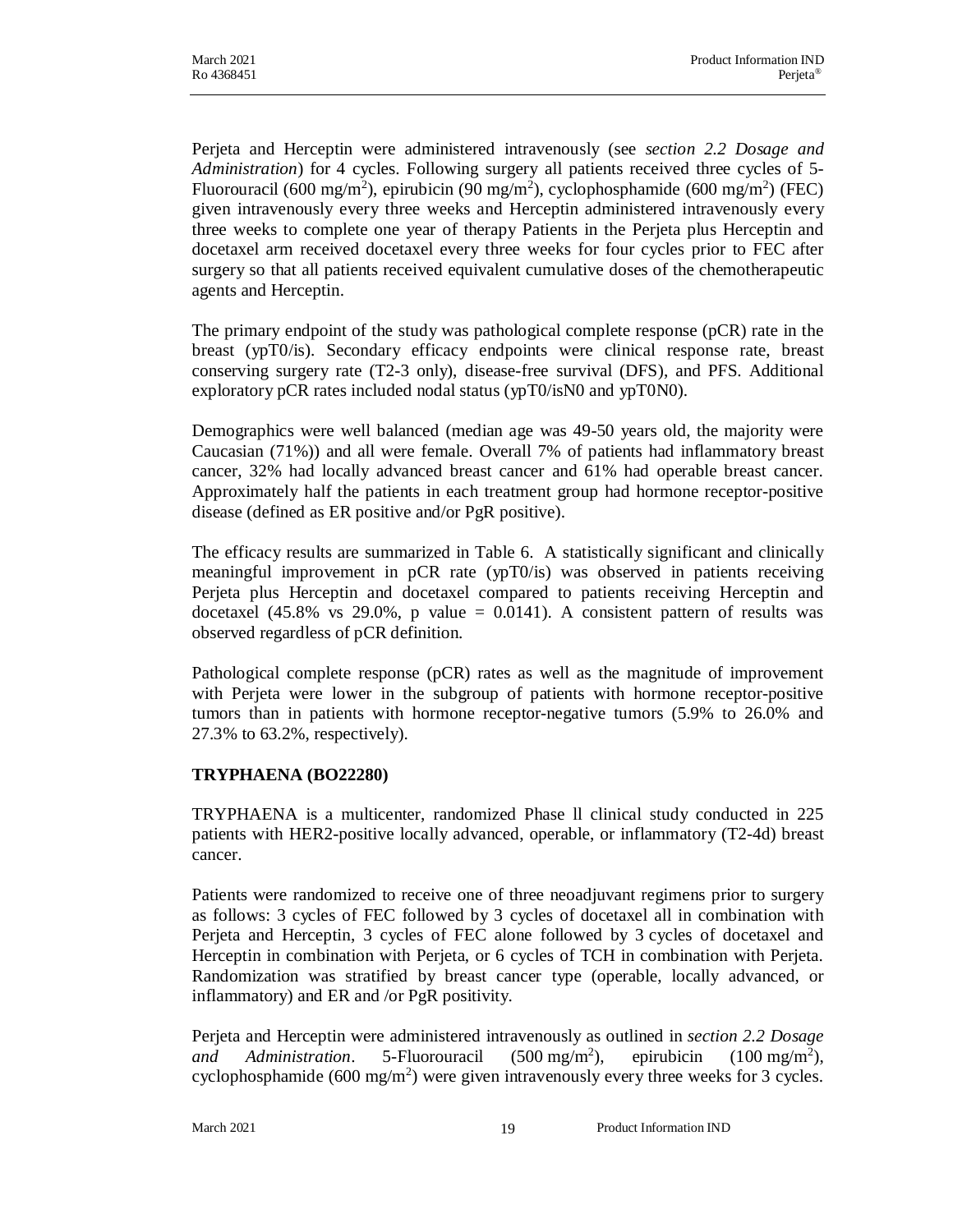Docetaxel was given as an initial dose of 75 mg/m<sup>2</sup> IV infusion every three weeks with the option to escalate to 100 mg/m<sup>2</sup> at the investigator's discretion if the initial dose was well tolerated. However, in the Perjeta in combination with TCH arm, docetaxel was given intravenously at 75 mg/m<sup>2</sup> and no escalation was permitted and carboplatin (AUC 6) was given intravenously every three weeks. Following surgery all patients received Herceptin to complete one year of therapy, which was administered intravenously every 3 weeks.

The primary endpoint of this study was cardiac safety during the neoadjuvant treatment period of the study. Secondary efficacy endpoints were pCR rate in the breast (ypT0/is), DFS, PFS and OS.

Demographics were well balanced (median age was 49-50 years old, the majority were Caucasian (77%)) and all were female. Overall 6% of patients had inflammatory breast cancer, 25% had locally advanced breast cancer and 69% had operable breast cancer, with approximately half the patients in each treatment group had ER-positive and/or PgRpositive disease.

High pCR rates were observed in all 3 treatment arms (see Table 6). A consistent pattern of results was observed regardless of pCR definition. pCR rates were lower in the subgroup of patients with hormone receptor-positive tumors than in patients with hormone receptor-negative tumors (46.2% to 50.0% and 65.0% to 83.8% respectively).

|                                                                               | <b>NEOSPHERE</b> (WO20697)          |                                     |                                             |                                 | TRYPHAENA (BO22280)                 |                                                      |                            |
|-------------------------------------------------------------------------------|-------------------------------------|-------------------------------------|---------------------------------------------|---------------------------------|-------------------------------------|------------------------------------------------------|----------------------------|
| <b>Parameter</b>                                                              | $T+D$<br>$N=107$                    | $Ptz+T+$<br>D<br>$N=107$            | $Ptz+T$<br>$N=107$                          | $Ptz+D$<br>$N=96$               | $Ptz+T+FEC/$<br>$Ptz+T+D$<br>$N=73$ | FEC/<br>$Ptz+T+D$<br>$N = 75$                        | $Ptz+TCH$<br>$N=77$        |
| ypT0/is<br>n(%)<br>[95% $CI1$                                                 | 31<br>$(29.0\%)$<br>[20.6;<br>38.5] | 49<br>$(45.8\%)$<br>[36.1;<br>55.71 | 18 (16.8%)<br>[10.3; 25.3]                  | $23(24.0\%)$<br>[15.8;<br>33.71 | 45 (61.6%)<br>[49.5; 72.8]          | 43 (57.3%)<br>[45.4; 68.7]                           | 51 (66.2%)<br>[54.6; 76.6] |
| Difference in<br>$pCR$ rates <sup>2</sup><br>$[95\% \text{ CI}]$ <sup>3</sup> |                                     | $+16.8%$<br>[3.5;<br>$30.1$ ]       | $-12.2%$<br>$[-23.8; -0.5]$ $[-35.1; -8.5]$ | $-21.8%$                        | <b>NA</b>                           | NA.                                                  | <b>NA</b>                  |
| p-value (with<br>Simes corr. for<br>$CMH$ test) <sup>4</sup>                  |                                     | 0.0141<br>$(vs)$ .<br>$T+D$         | 0.0198<br>$(vs. T+D)$                       | 0.0030<br>(vs)<br>$Ptz+T+D$     | <b>NA</b>                           | NA.                                                  | <b>NA</b>                  |
| $ypT0/is\ N0$<br>n(%)<br>[95% CI]                                             | 23<br>(21.5%)<br>[14.1;<br>30.51    | 42<br>$(39.3\%)$<br>[30.3;<br>49.21 | 12(11.2%)<br>[5.9; 18.8]                    | 17 (17.7%)<br>[10.7;<br>26.8]   | 41 (56.2%)<br>[44.1; 67.8]          | 41 (54.7%) 49 (63.6%)<br>$[42.7; 66.2]$ [51.9; 74.3] |                            |

## **Table 6 : NEOSPHERE (WO20697) and TRYPHAENA (BO22280): Summary of Efficacy (ITT population)**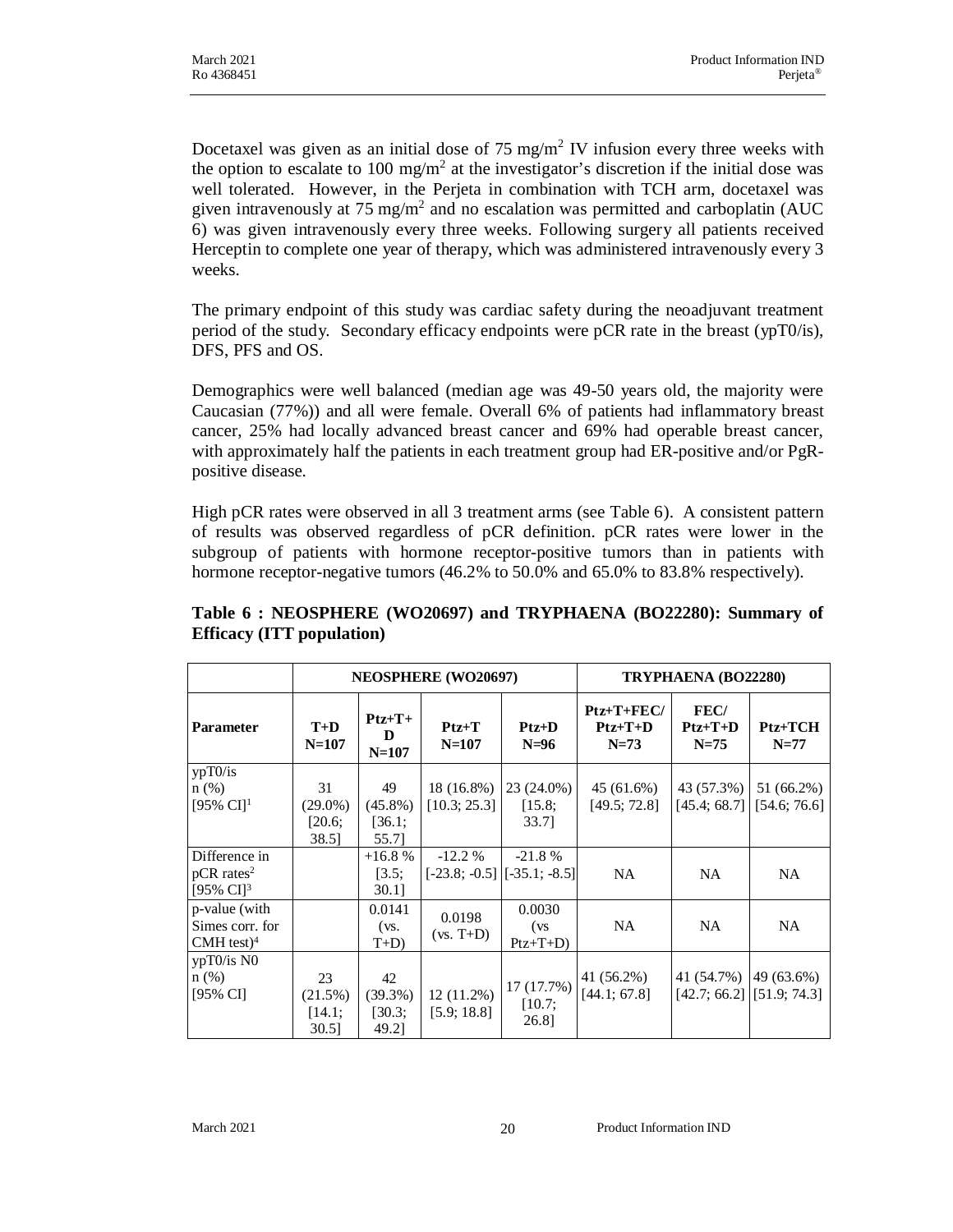| ypT0N0<br>n(%)<br>$[95\% \text{ CI}]$ | 13<br>$(12.1\%)$<br>[6.6;<br>19.91 | 35<br>(32.7%)<br>[24.0:<br>42.51 | $6(5.6\%)$<br>$[2.1; 11.8]$ $[7.4; 22.0]$ | $13(13.2\%)$              | 37 (50.7%)<br>[38.7; 62.6] |           | $34(45.3\%)$ 40 (51.9%)<br>$\begin{bmatrix} 33.8 \\ 57.3 \end{bmatrix}$ [40.3; 63.5] |
|---------------------------------------|------------------------------------|----------------------------------|-------------------------------------------|---------------------------|----------------------------|-----------|--------------------------------------------------------------------------------------|
| Clinical<br>Respose <sup>5</sup>      | 79<br>(79.8%)                      | 89<br>$(88.1\%)$                 |                                           | $69(67.6\%)$   65 (71.4%) | 67 (91.8%)                 | 71(94.7%) | 69 (89.6%)                                                                           |

**Key to abbreviations (Table 6)**: T: Herceptin; D: docetaxel; Ptz: Perjeta; FEC: 5-fluorouracil, epirubicin, cyclophosphamide; TCH: docetaxel, carboplatin and trastuzumab.

1. 95% CI for one sample binomial using Pearson-Clopper method.

2. Treatment Ptz+T+D and Ptz+T are compared with T+D, while Ptz+D is compared with Ptz+T+D

3. Approximate 95% CI for difference of two rates using Hauck-Anderson method.

4. p-value from Cochran-Mantel-Haenszel test, with Simes multiplicity adjustment

5. Clinical response represents patients with a best overall response of CR or PR during the neoadjuvant period (in the primary breast lesion)

#### **BERENICE (WO29217)**

BERENICE is a non-randomized, open-label, multicenter, multinational, Phase II trial conducted in 401 patients with HER2-positive locally advanced, inflammatory, or earlystage HER2-positive breast cancer.

The BERENICE study included two parallel groups of patients. Patients considered suitable for neoadjuvant treatment with Herceptin plus anthracycline/taxane-based chemotherapy were allocated to receive one of the two following regimens prior to surgery as follows:

Cohort A - 4 cycles of two weekly doxorubicin and cyclophosphamide (dose dense AC) followed by 4 cycles of Perjeta in combination with Herceptin and paclitaxel

Cohort B - 4 cycles of FEC followed by 4 cycles of Perjeta in combination with Herceptin and docetaxel.

Perjeta and Herceptin were administered intravenously as outlined in *section 2.2 Dosage* and Administration. Doxorubicin 60 mg/m<sup>2</sup> IV and cyclophosphamide 600 mg/m<sup>2</sup> IV were administered every 2 weeks (ddAC) for four cycles (Cycles 1-4) with G-CSF (granulocyte colony stimulating factor) support at investigator discretion, followed by paclitaxel 80 mg/m<sup>2</sup> IV weekly for 12 weeks (Cycles 5-8), with Perjeta and Herceptin every 3 weeks during Cycles 5-8 (from the start of paclitaxel; four cycles of Perjeta and Herceptin in total during the neoadjuvant period). 5-Fluorouracil (500 mg/m<sup>2</sup>), epirubicin (100 mg/m<sup>2</sup>), cyclophosphamide (600 mg/m<sup>2</sup>) were given intravenously every three weeks for 4 cycles. Docetaxel was given at an initial dose of 75 mg/m2 IV infusion every three weeks with the option to escalate to 100 mg/m<sup>2</sup> at the investigator's discretion if the initial dose was well tolerated. Following surgery all patients received Perjeta and Herceptin which were administered intravenously every 3 weeks, to complete one year of therapy.

The primary endpoint of this study was cardiac safety during the neoadjuvant treatment period of the study (see 2.6 Undesirable Effects). Key secondary endpoints at the time of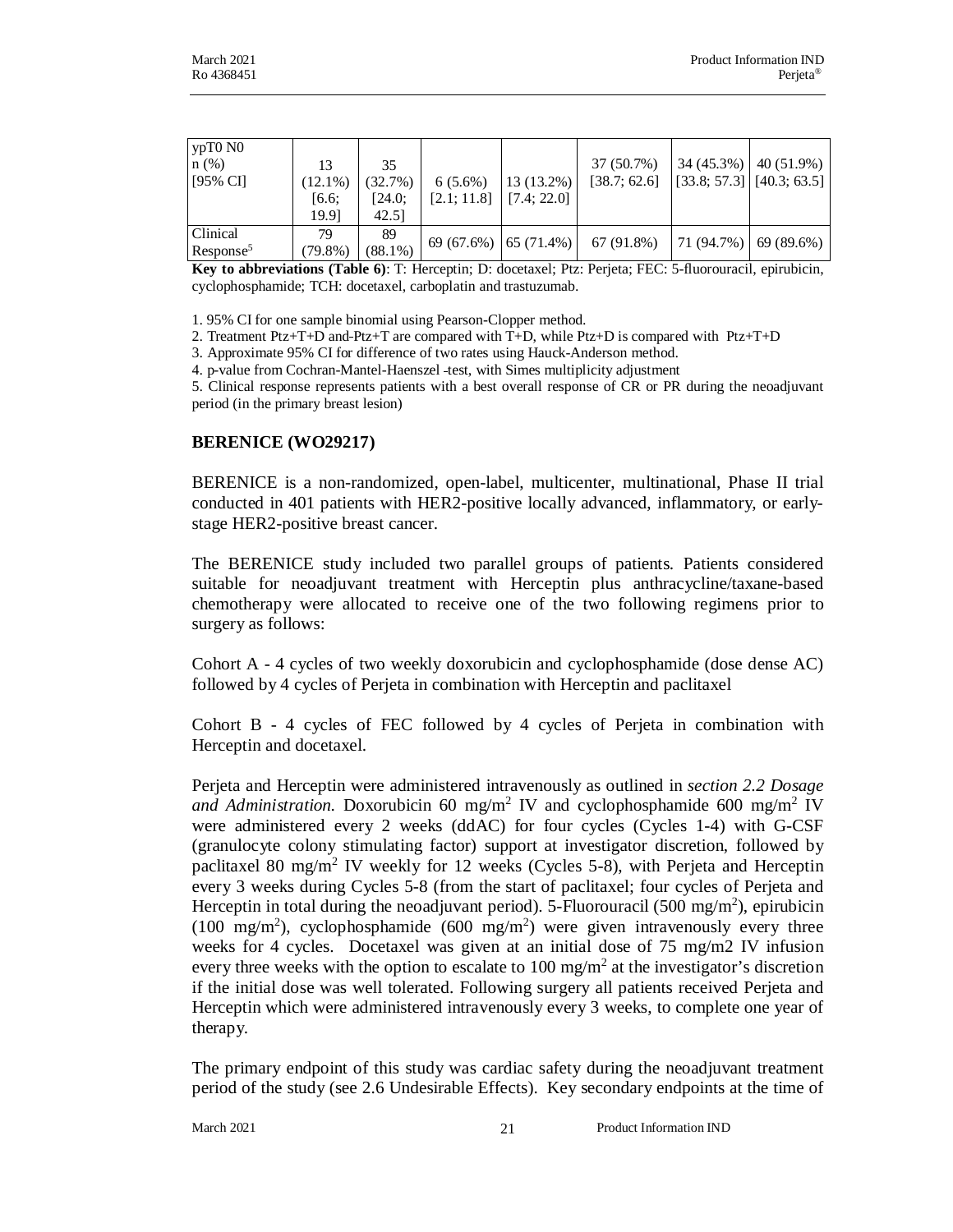primary analysis were neoadjuvant safety and pCR rate in the breast and nodes (i.e. ypT0/is ypN0). Long-term clinical and safety outcomes will also be assessed (iDFS, EFS and OS, not yet available).

Demographics of the patients were well balanced between the groups.. The median age of the patients was 49 years, the majority of patients were Caucasian (83%) and all but one patient was female. Approximately two-thirds of patients  $(64.3\%$  [n = 128] in Cohort A and  $61.7\%$  [n = 124] in Cohort B) had hormone receptor-positive disease.

High pCR rates were observed in both treatment arms, with pCR (ypT0/is ypN0) rates of 61.8% in Cohort A and 60.7% in Cohort B. A consistent pattern of results was observed regardless of pCR definition. pCR rates were lower in the subgroup of patients with hormone receptor-positive tumors than in patients with hormone receptor-negative tumors in both Cohorts (51.6% to 81.5% and 57.3% to 68.0% respectively).

## **APHINITY (BO25126)**

APHINITY is a multicenter, randomized, double-blind, placebo-controlled Phase III trial conducted in 4804 patients with HER2-positive early breast cancer who had their primary tumor excised prior to randomization. Patients were then randomized to receive Perjeta or placebo, in combination with adjuvant Herceptin and chemotherapy. Investigators selected one of the following anthracycline-based or non-anthracycline-based chemotherapy regimens for individual patients:

- · 3 or 4 cycles of FEC or 5-fluorouracil, doxorubicin and cyclophosphamide (FAC), followed by 3 or 4 cycles of docetaxel or 12 cycles of weekly paclitaxel
- · 4 cycles of AC or EC, followed by 3 or 4 cycles of docetaxel or 12 cycles of weekly paclitaxel
- · 6 cycles of docetaxel in combination with carboplatin

Perjeta and Herceptin were administered intravenously (see *Section 2.2 Dosage and Administration)* every 3 weeks starting on Day 1 of the first taxane-containing cycle, for a total of 52 weeks (maximum 18 cycles) or until recurrence, withdrawal of consent or unmanageable toxicity. Standard doses of 5-fluorouracil, epirubicin, doxorubicin, cyclophosphamide, docetaxel, paclitaxel and carboplatin were administered. After completion of chemotherapy, patients received radiotherapy and/or hormone therapy as per local clinical standard.

The primary endpoint of the study was invasive disease-free survival (IDFS), defined as the time from randomization to first occurrence of ipsilateral local or regional invasive breast cancer recurrence, distant recurrence, contralateral invasive breast cancer, or death from any cause.

Demographics were well balanced between the two treatment arms. The median age was 51 years, and over 99% of patients were female. The majority of patients had nodepositive (63%) and/or hormone receptor-positive disease (64%), and were Caucasian (71%).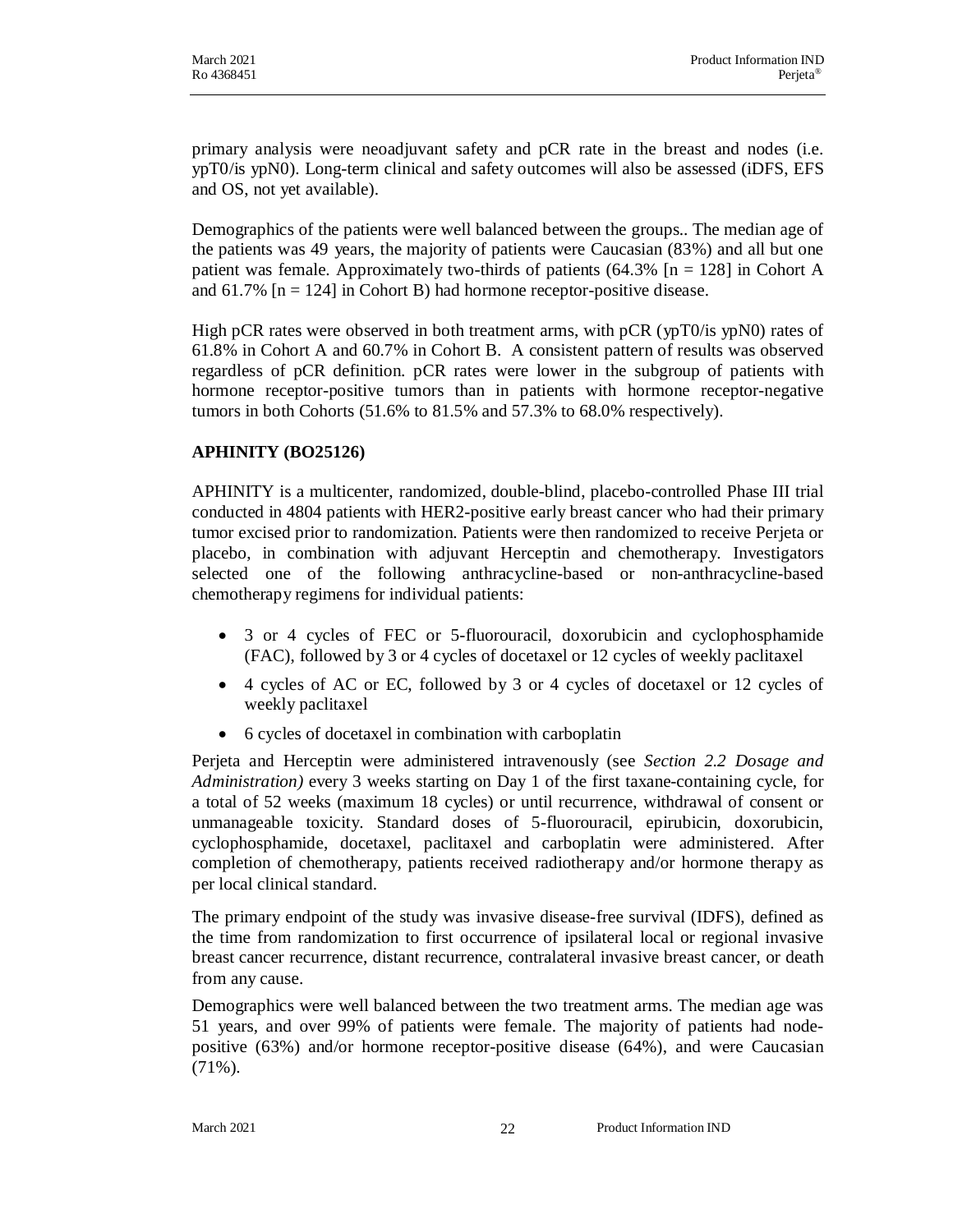After a median follow-up to 45.4 months, the APHINITY study demonstrated 19% (hazard ratio [HR] = 0.81) reduction in risk of recurrence or death in patients randomized to receive Perjeta compared with patients randomized to receive placebo.

The efficacy results from the APHINITY trial are summarized in Table 7 and in Figures 4 and 5.

**Table 7: Overall Efficacy (ITT Population)**

|                                                           | Perjeta + Herceptin +<br>chemotherapy | Placebo + Herceptin +<br>chemotherapy |  |
|-----------------------------------------------------------|---------------------------------------|---------------------------------------|--|
|                                                           | $N = 2400$                            | $N = 2404$                            |  |
| <b>Primary Endpoint</b>                                   |                                       |                                       |  |
| <b>Invasive Disease Free Survival (IDFS)</b>              |                                       |                                       |  |
| Number (%) of patients with event                         | $171(7.1\%)$                          | 210 (8.7%)                            |  |
| HR [95% CI]                                               | $0.81$ [0.66, 1.00]                   |                                       |  |
| p-value (Log-Rank test, stratified <sup>2</sup> )         | 0.0446                                |                                       |  |
| 3 year event-free rate <sup>3</sup> [95% CI]              | 94.1 [93.1, 95.0]                     | 93.2 [92.2, 94.3]                     |  |
| Secondary Endpoints <sup>1</sup>                          |                                       |                                       |  |
| <b>IDFS</b> including second primary non-breast<br>cancer |                                       |                                       |  |
| Number (%) of patients with event                         | 189 (7.9%)                            | 230 (9.6%)                            |  |
| HR [95% CI]                                               | $0.82$ [0.68, 0.99]                   |                                       |  |
| p-value (Log-Rank test, stratified <sup>2</sup> )         | 0.0430                                |                                       |  |
| 3 year event-free rate <sup>3</sup> [95% CI]              | 93.5 [92.5, 94.5]                     | 92.5 [91.4, 93.6]                     |  |
| <b>Disease Free Survival (DFS)</b>                        |                                       |                                       |  |
| Number (%) of patients with event                         | $192(8.0\%)$                          | 236 (9.8%)                            |  |
| HR [95% CI]                                               |                                       | $0.81$ [0.67, 0.98]                   |  |
| p-value (Log-Rank test, stratified <sup>2</sup> )         | 0.0327                                |                                       |  |
| 3 year event-free rate <sup>3</sup> [95% CI]              | 93.4 [92.4, 94.4]                     | 92.3 [91.2, 93.4]                     |  |
| Overall Survival (OS) <sup>4</sup>                        |                                       |                                       |  |
| Number (%) of patients with event                         | 80 (3.3%)                             | 89 (3.7%)                             |  |
| HR [95% CI]                                               | $0.89$ [0.66, 1.21]                   |                                       |  |
| p-value (Log-Rank test, stratified <sup>2</sup> )         | 0.4673                                |                                       |  |
| 3 year event-free rate <sup>3</sup> [95% CI]              | 97.7 [97.0, 98.3]                     | 97.7 [97.1, 98.3]                     |  |
| <b>Recurrence Free Interval (RFI)</b>                     |                                       |                                       |  |
| Number (%) of patients with event                         | 138 (5.8%)                            | 173 (7.2%)                            |  |
| HR [95% CI]                                               | $0.79$ [0.63, 0.99]                   |                                       |  |
| p-value (Log-Rank test, stratified <sup>2</sup> )         | 0.0430                                |                                       |  |
| 3 year event-free rate <sup>3</sup> [95% CI]              | 95.2 [94.3, 96.1]                     | 94.3 [93.3, 95.2]                     |  |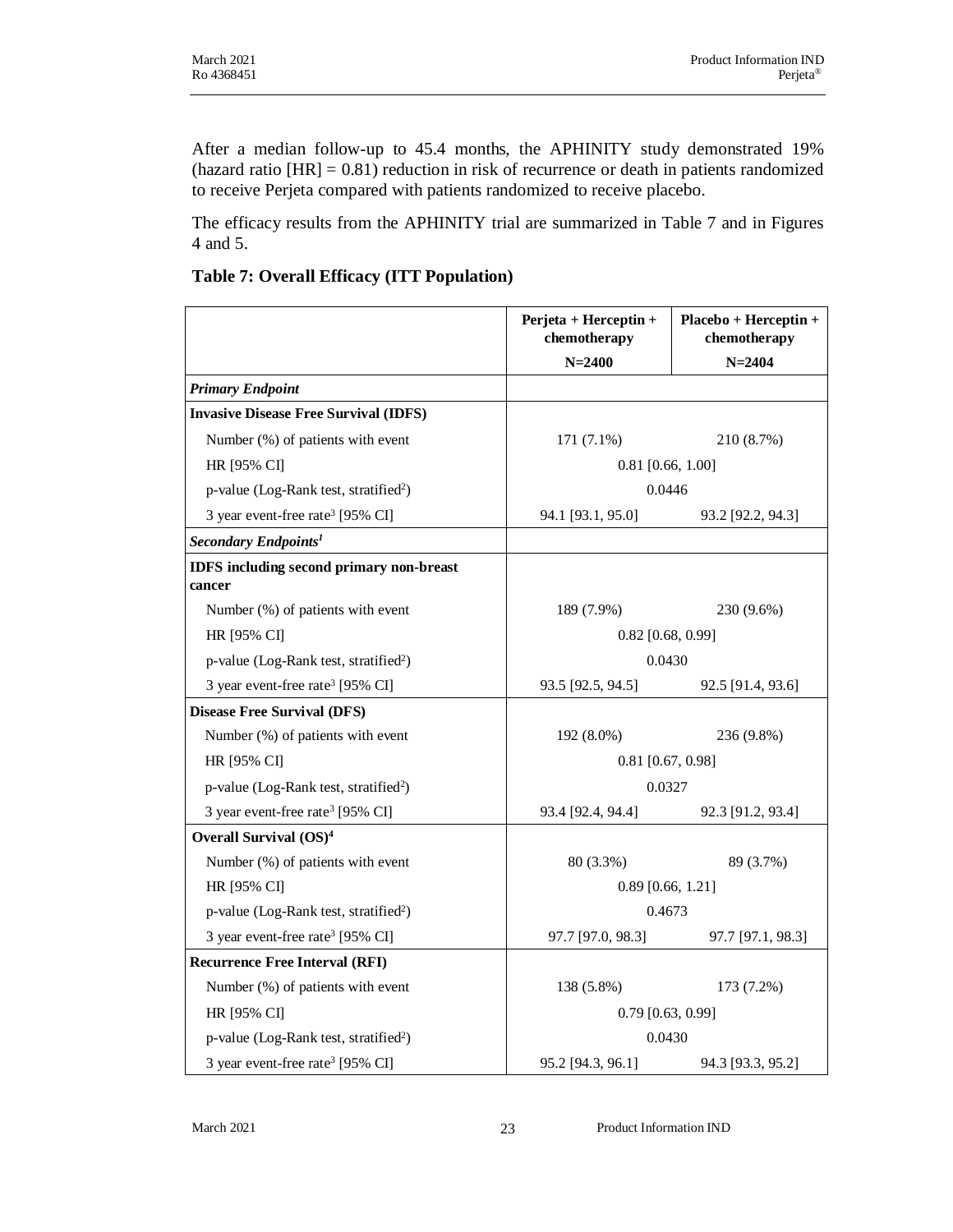|                                                   | $Perjeta + Herceptin +$<br>chemotherapy<br>$N = 2400$ | $Placebo + Herceptin +$<br>chemotherapy<br>$N = 2404$ |
|---------------------------------------------------|-------------------------------------------------------|-------------------------------------------------------|
| Distant recurrence-free interval (DRFI)           |                                                       |                                                       |
| Number (%) of patients with event                 | 119 (5.0%)                                            | $145(6.0\%)$                                          |
| HR [95% CI]                                       | $0.82$ [0.64, 1.04]                                   |                                                       |
| p-value (Log-Rank test, stratified <sup>2</sup> ) | 0.1007                                                |                                                       |
| 3 year event-free rate <sup>3</sup> [95% CI]      | 95.7 [94.9, 96.5]                                     | 95.1 [94.3, 96.0]                                     |

**Key to abbreviations (Table 7):** ITT: Intent-to-treat; HR: Hazard Ratio; CI: Confidence Intervals,

1. Hierarchical testing applied for all secondary endpoints with the exception of RFI and DRFI.

2. All analyses stratified by nodal status, protocol version, central hormone receptor status, and adjuvant chemotherapy regimen.

3. 3-year event-free rate derived from Kaplan-Meier estimates

4. Data from first interim analysis

#### **Figure 4 Kaplan-Meier curve of invasive disease free survival**



Pla = placebo; Ptz = pertuzumab (Perjeta);  $T =$  trastuzumab (Herceptin)

The estimate of IDFS at 4-years was 92.3% in the Perjeta-treated group versus 90.6% in the placebo-treated group. At the time of the estimate the median follow-up was 45.4 months.

#### Results of Subgroup Analysis

Consistent results were observed across the majority of pre-specified patient subgroups. The benefits of Perjeta were more apparent for patients in certain high risk groups, notably patients with node-positive or hormone receptor-negative disease. (see Figure 5 below)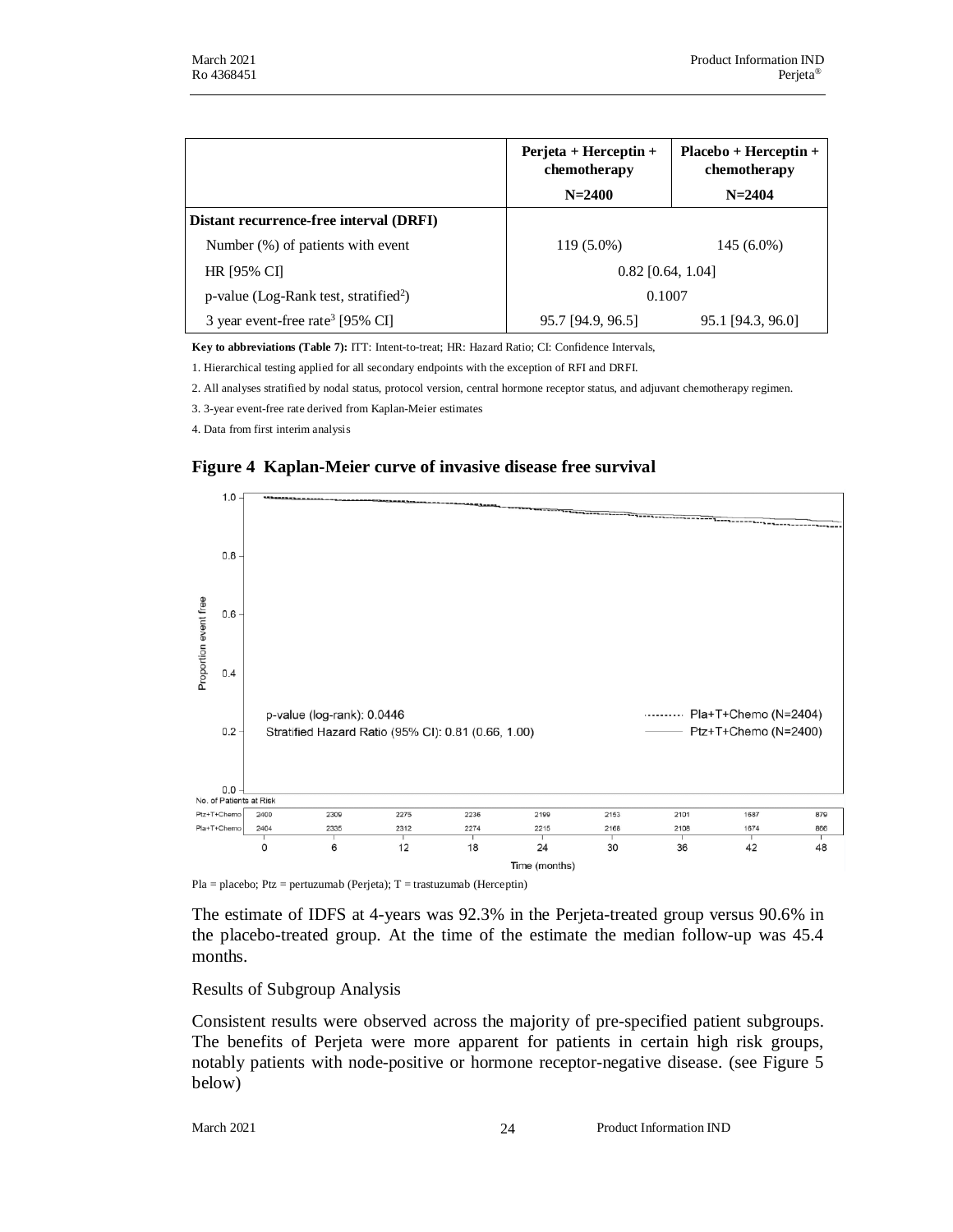|                                                                                                          | No. of Events/No. of Patients                 |                                                 |                                            | <b>Hazard Ratio</b>                                                                                          |
|----------------------------------------------------------------------------------------------------------|-----------------------------------------------|-------------------------------------------------|--------------------------------------------|--------------------------------------------------------------------------------------------------------------|
| Subgroup                                                                                                 | $Ptz + T + Chemo$                             | $Pla + T + Chemo$                               |                                            | (95% CI)                                                                                                     |
| All patients                                                                                             | 171/2400                                      | 210/2404                                        |                                            | $0.82(0.67 - 1.00)$                                                                                          |
| <b>Nodal status</b><br>0 positive nodes<br>≥1 positive nodes                                             | 32/897<br>139/1503                            | 29/902<br>181/1502                              |                                            | $1.13(0.68 - 1.86)$<br>$0.77(0.62 - 0.96)$                                                                   |
| Adjuvant chemotherapy regimen<br>Anthracycline<br>Non-anthracycline                                      | 139/1865<br>32/535                            | 171/1877<br>39/527                              |                                            | $0.82(0.66 - 1.03)$<br>$0.82(0.51 - 1.31)$                                                                   |
| Central hormone receptor status<br>Positive (ER- and/or PgR-positive)<br>Negative (ER- and PgR-negative) | 100/1536<br>71/864                            | 119/1546<br>91/858                              |                                            | $0.86(0.66 - 1.13)$<br>$0.76(0.56 - 1.04)$                                                                   |
| Region<br><b>USA</b><br>Canada/W Europe/Aus-NZ/SA<br>Eastern Europe<br>Asia-Pacific<br>Latin America     | 13/296<br>93/1294<br>17/200<br>42/550<br>6/60 | 20/294<br>101/1289<br>28/200<br>50/557<br>11/64 |                                            | $0.66(0.33 - 1.32)$<br>$0.93(0.70 - 1.23)$<br>$0.61(0.33 - 1.11)$<br>0.85 (0.56-1.28)<br>$0.59(0.22 - 1.61)$ |
| Menopausal status at screening<br>Pre-menopausal<br>Post-menopausal                                      | 93/1152<br>78/1242                            | 96/1173<br>113/1220                             |                                            | $0.99(0.75 - 1.32)$<br>$0.68(0.51 - 0.91)$                                                                   |
| Age group (years)                                                                                        |                                               |                                                 |                                            |                                                                                                              |
| < 65<br>265                                                                                              | 147/2085<br>24/315                            | 176/2111<br>34/293                              |                                            | $0.85(0.68 - 1.05)$<br>$0.70(0.41 - 1.17)$                                                                   |
| <b>Histological grade</b><br>Grade 1<br>Grade 2<br>Grade 3                                               | 2/53<br>43/768<br>118/1492                    | 3/42<br>64/761<br>136/1505                      |                                            | $0.50(0.08 - 3.03)$<br>$0.67(0.45 - 0.99)$<br>$0.88(0.69 - 1.13)$                                            |
| Surgery type for primary tumor<br>Breast-conserving<br>Mastectomy                                        | 52/1118<br>119/1280                           | 66/1076<br>144/1327                             |                                            | $0.75(0.52 - 1.08)$<br>$0.88(0.69 - 1.12)$                                                                   |
| Tumor size (cm)<br>$\leq$<br>$2 - 5$                                                                     | 41/977<br>108/1273                            | 64/944<br>115/1283                              |                                            | $0.62(0.42 - 0.92)$<br>$0.96(0.74 - 1.24)$                                                                   |
| $\geq 5$<br>Race                                                                                         | 22/147                                        | 31/174<br>141/1694                              |                                            | $0.85(0.49 - 1.47)$                                                                                          |
| White<br>Black<br>Asian<br>Other                                                                         | 118/1705<br>1/32<br>45/590<br>6/66            | 2/41<br>54/598<br>12/69                         |                                            | $0.84(0.66 - 1.07)$<br>$0.77(0.07 - 8.49)$<br>$0.85(0.57 - 1.26)$<br>$0.52(0.19 - 1.38)$                     |
|                                                                                                          |                                               |                                                 | 1/5<br>$\overline{\mathbf{2}}$<br>1/2<br>1 | 5                                                                                                            |
|                                                                                                          |                                               |                                                 | <b>Favors Pertuzumab</b>                   | <b>Favors Placebo</b>                                                                                        |

#### **Figure 5 Forest plot of invasive disease free survival by subgroup**

Pla = placebo; Ptz = pertuzumab (Perjeta); T = trastuzumab (Herceptin)

Estimates of IDFS rates in the node positive subgroup were 92.0% versus 90.2% at 3 years and 89.9% vs. 86.7% at 4 years in Perjeta-treated patients versus the placebotreated patients, respectively. In the node negative subgroup estimates of IDFS rates were 97.5% versus 98.4% at 3 years and 96.2% versus 96.7% at 4 years in Perjeta-treated patients versus placebo-treated patients, respectively.

In the hormone receptor-positive subgroup estimates of IDFS were 94.8% versus 94.4% at 3 years and 93.0% versus 91.6% at 4 years in Perjeta-treated patients versus placebotreated patients, respectively. In the hormone receptor-negative subgroup estimates of IDFS rates were 92.8% versus 91.2% at 3 years and 91.0% versus 88.7% at 4 years in Perjeta-treated patients versus placebo-treated patients, respectively.

#### *Patient Reported Outcomes (PRO)*

Secondary endpoints included the assessment of patient-reported global health status, role and physical function, and treatment symptoms using the EORTC QLQ-C30 and EORTC QLQ-BR23 questionnaires. In the analyses of patient-reported outcomes, a 10-point difference was considered clinically meaningful.

Patients' physical function, global health status and diarrhea scores showed a clinically meaningful change during chemotherapy in both treatment arms. The mean decrease from baseline at that time for physical function was -10.7 (95% CI-11.4, -10.0) in the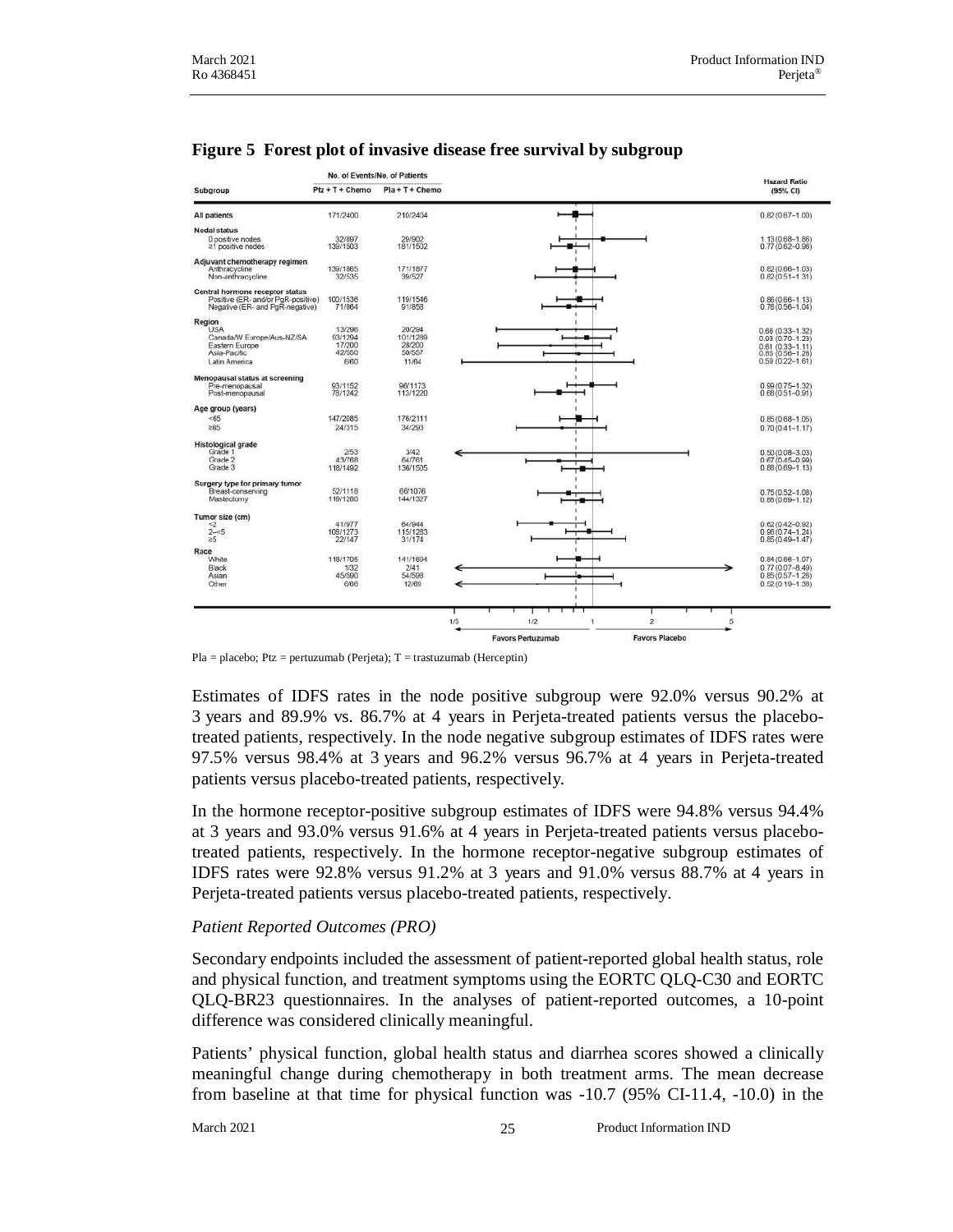Perjeta arm and -10.6 (95% -11.4, -9.9) in the placebo arm; global health status was -11.2 (95% CI -12.2, -10.2) in the Perjeta arm and -10.2 (95% CI -11.1,-9.2) in the placebo arm. Change in diarrhea symptoms increased to +22.3 (95% CI 21.0, 23.6) in the Perjeta arm versus +9.2 (95% CI 8.2, 10.2) in the placebo arm.

Thereafter in both arms, physical function and global health status scores returned to baseline levels during targeted treatment. Diarrhea symptoms returned to baseline after HER2 therapy in the Perjeta-arm. The addition of Perjeta to Herceptin plus chemotherapy did not affect patients' overall role function over the course of the study.

#### **3.1.3 Immunogenicity**

Patients in the pivotal trial CLEOPATRA were tested at multiple time-points for antidrug antibodies (ADA) to Perjeta. 6.7% (25/372) of patients in the placebo treated group and 3.3% ( 13/ 389) of patients in the Perjeta treated group tested positive for ADA. In BERENICE, 4.1% (16/-392) of the patients treated with Perjeta tested positive for ADA. None of these patients experienced anaphylactic/hypersensitivity reactions that were clearly related to ADA.

Immunogenicity assay results are highly dependent on several factors including assay sensitivity and specificity, assay methodology, sample handling, timing of sample collection, concomitant medications and underlying disease. For these reasons, comparison of incidence of antibodies to Perjeta with the incidence of antibodies to other products may be misleading.

#### **3.2 Pharmacokinetic properties**

Across multiple clinical trials in various indications there was no change in clearance of pertuzumab at doses of 2-25 mg/kg. Based on a population PK analysis that included 481 patients, the median clearance (CL) of pertuzumab was 0.235 L/day and the median halflife was 18 days.

The population PK analysis suggested no PK differences based on age, gender and ethnicity (Japanese versus non-Japanese). Baseline albumin and lean body weight were the most significant covariates influencing CL. Clearance decreased in patients with higher baseline albumin concentrations and increased in patients with greater lean body weight. However sensitivity analyses performed at the recommended dose and schedule of Perjeta showed that at the extreme values of these two covariates, there was no significant impact on the ability to achieve target steady-state concentrations identified in preclinical tumour xenograft models. Therefore, there is no need to adjust the dosage of pertuzumab based on these covariates.

The PK results of pertuzumab in the NEOSPHERE and APHINITY studies were consistent with the predictions from the previous population PK model. No differences in pertuzumab PK were observed in patients with early breast cancer compared to patients with metastatic breast cancer.

#### **3.2.1 Absorption**

Pertuzumab is administered as an IV infusion.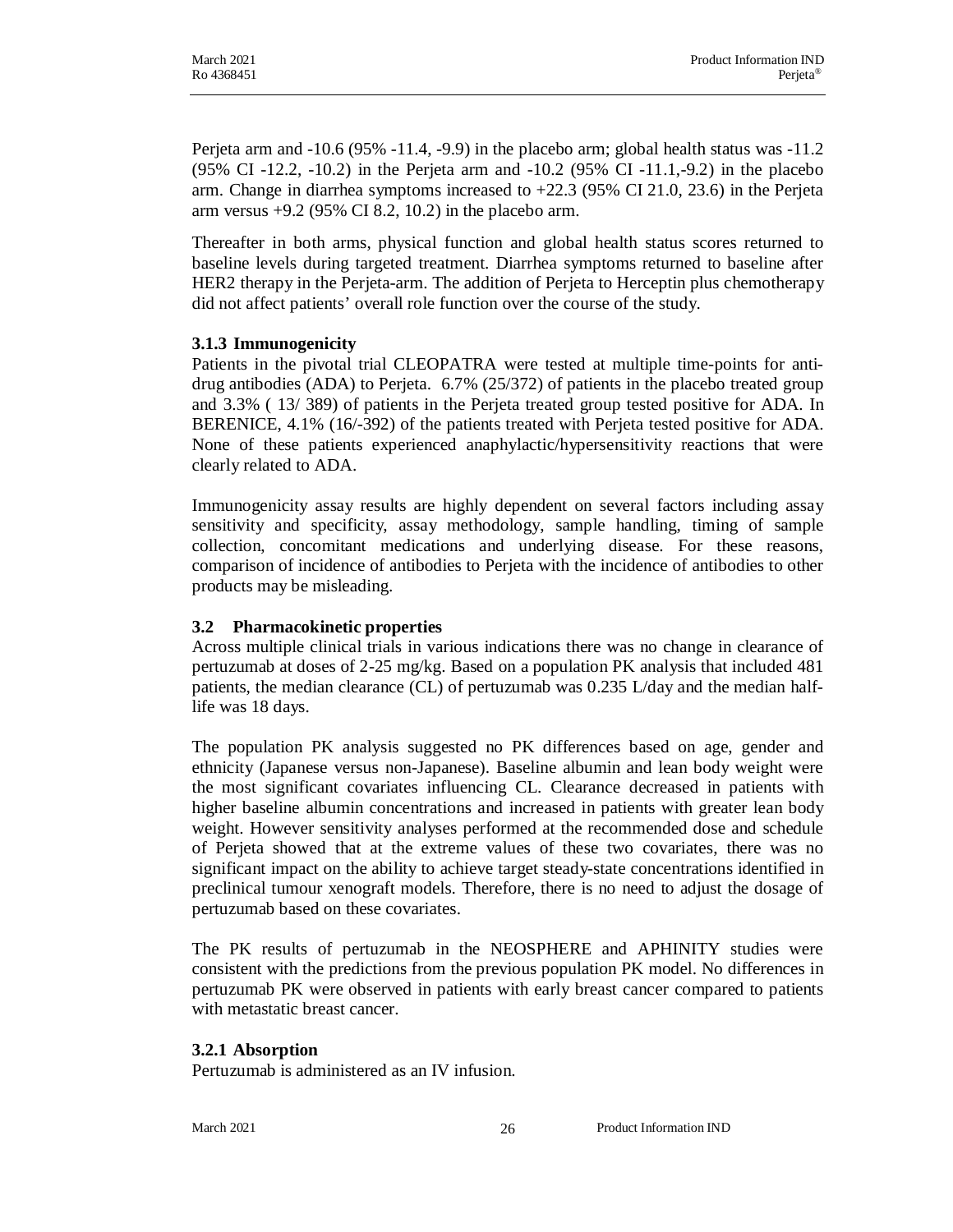## **3.2.2 Distribution**

Across all clinical studies, the volume of distribution of the central (Vc) and the peripheral (Vp) compartment in the typical patient, was 3.11 L and 2.46 L, respectively.

## **3.2.3 Metabolism**

The metabolism of pertuzumab has not been directly studied. Antibodies are cleared principally by catabolism.

## **3.2.4 Elimination**

The median clearance (CL) of pertuzumab was 0.235 L/day and the median half-life was 18 days.

#### **3.2.5 Pharmacokinetics in special populations**

*Geratric Population:* No dedicated studies of pertuzumab have been conducted in geriatric patients. In a population PK analysis, age was not found to significantly affect PK of pertuzumab. In the population PK analysis, 32.5% (N=143) patients were  $\geq 65$ years of age and 9.1% (N=40) patients were  $\geq$ 75 years of age.

*Renal impairment:* No formal PK study has been conducted in patients with renal impairment. Based on the population PK analysis, renal impairment is not expected to influence pertuzumab exposure; however, only limited data from patients with moderate and severe renal impairment were included in the population PK analysis.

## **3.3 Nonclinical Safety**

## **3.3.1 Carcinogenicity**

Long-term studies in animals have not been performed to evaluate the carcinogenic potential of pertuzumab.

## **3.3.2 Genotoxicity**

Studies have not been performed to evaluate the mutagenic potential of pertuzumab.

## **3.3.3 Impairment of Fertility**

No specific fertility studies in animals have been performed to evaluate the effect of pertuzumab. No adverse effects on male and female reproductive organs were observed in repeat-dose toxicity studies of up to six month duration in cynomolgus monkeys.

## **3.3.4 Reproductive Toxicity**

Reproductive toxicology studies have been conducted in cynomolgus monkeys at loading doses of 30 to 150 mg/kg and maintenance doses of 10 to 100 mg/kg achieving clinically relevant exposures. Intravenous administration of pertuzumab from Gestation Day (GD) 19 through 50 (period of organogenesis) has been shown to be embryotoxic with a dose dependent increase in embryo-fetal deaths between GD 25 to 70. Delayed renal development and oligohydramnios were identified at GD100.

## **3.3.5 Other**

In cynomolgus monkeys, weekly IV administration of pertuzumab at doses up to 150 mg/kg/dose were generally well tolerated. With doses of 15 mg/kg and higher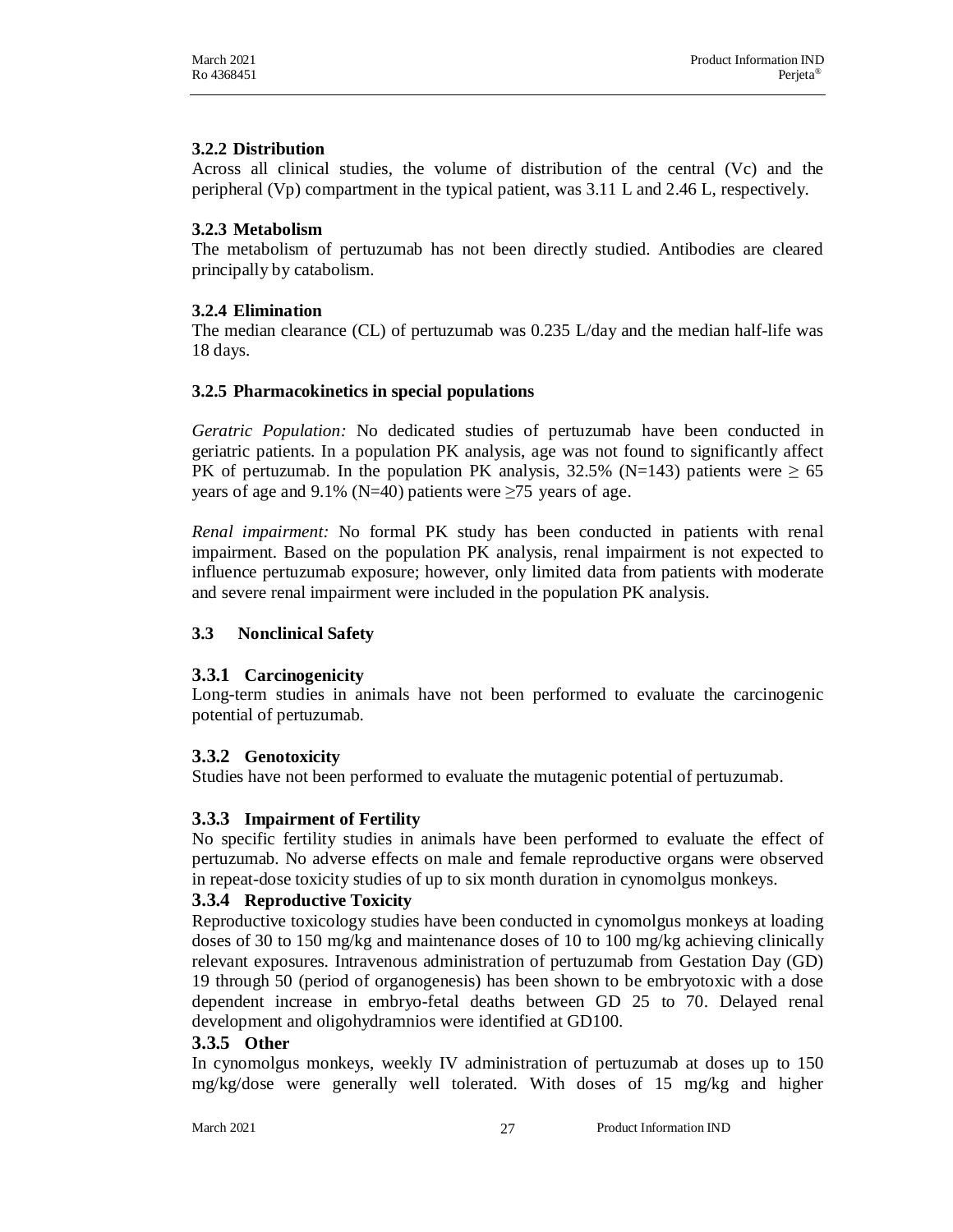intermittent mild treatment-associated diarrhea was noted. In a subset of monkeys chronic dosing (7 to 26 weekly doses) resulted in episodes of diarrhea-related dehydration which were managed with intravenous fluid replacement therapy.

## **4. DESCRIPTION**

Pertuzumab is a recombinant humanized monoclonal antibody that targets the extracellular dimerization domain (Subdomain II) of the human epidermal growth factor receptor 2 protein (HER2). Pertuzumab is produced by recombinant DNA technology in a mammalian cell (Chinese Hamster Ovary) culture that may contain the antibiotic, gentamicin. Gentamicin is not detectable in the final product. Pertuzumab has an approximate molecular weight of 148 kDa.

PERJETA injection is a sterile, clear to slightly opalescent, colorless to pale brown liquid for intravenous infusion. Each single use vial contains 420 mg of pertuzumab at a concentration of 30 mg/mL in 20 mM L-histidine acetate (pH 6.0), 120 mM sucrose and 0.02% polysorbate 20.

## **5. PHARMACEUTICAL PARTICULARS**

#### **5.1 Storage**

Vials: **Store in a refrigerator at 2°C - 8°C.**

Keep vial in the outer carton in order to protect from light.

Do not freeze. Do not shake.

## **5.2 Shelf life**

Shelf-life: 24 months

This medicine should not be used after the Expiry Date shown on the pack.

## *Shelf-life of the solution for infusion containing the product:*

Perjeta drug product does not contain any antimicrobial preservative; therefore, care must be taken to ensure the sterility of the prepared solution.

The solution of Perjeta for infusion diluted in polyvinylchloride (PVC) or non-PVC polyolefin bags containing 0.9% Sodium Chloride Injection, US Pharmacopeia (USP), may be stored at 2°C–8°C (36°F-46°F) for up to 24 hours prior to use. Diluted Perjeta has been shown to be stable for up to 24 hours (up to 30°C). However, since diluted Perjeta contains no preservative, the diluted solution should be stored refrigerated ( $2^{\circ}C-8^{\circ}C$ ).

## **5.3 Pack Sizes**

*Presentation Pack size*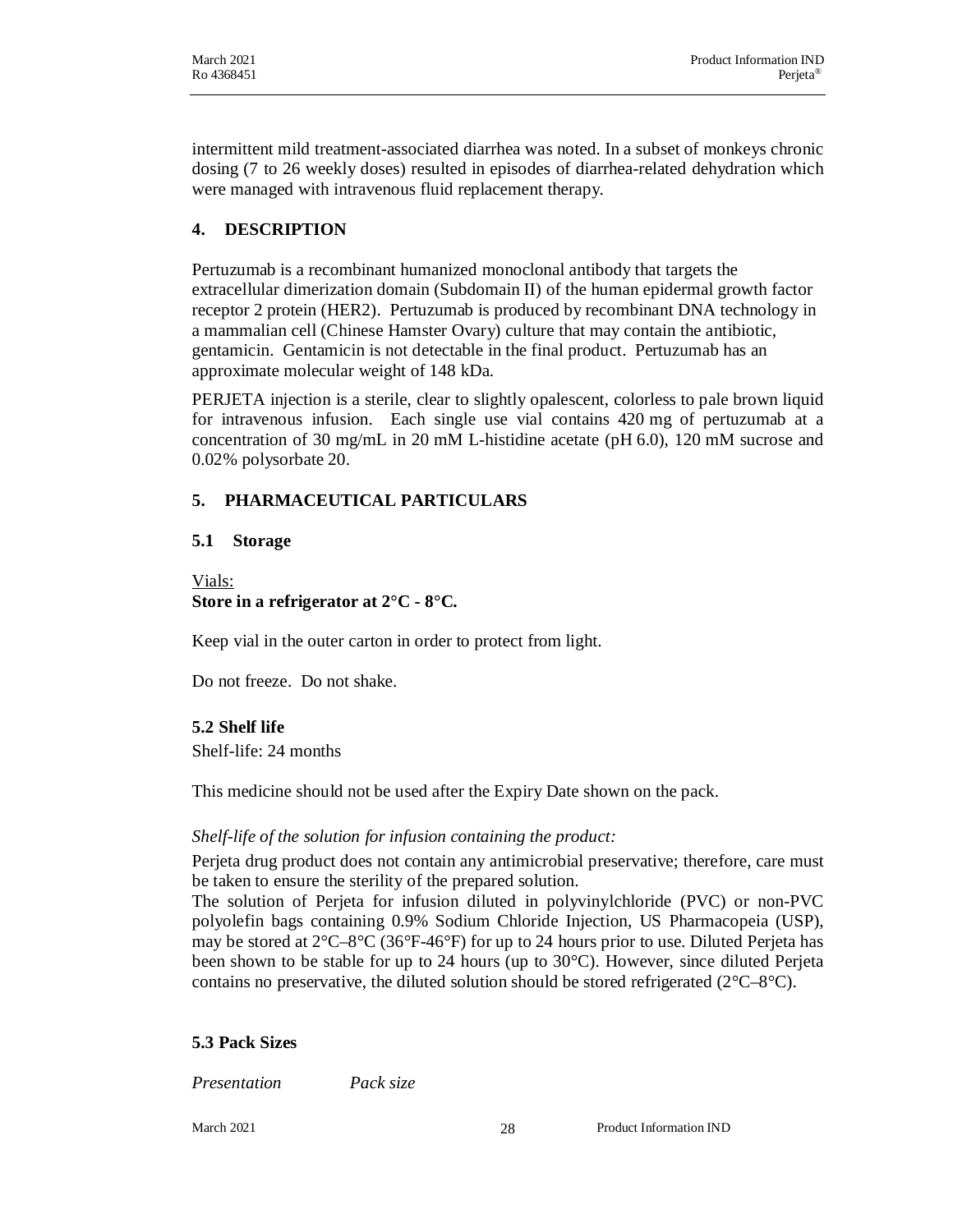420mg/14ml 1

Perjeta is supplied as a single-use vial containing 14 ml preservative free liquid concentrate, at a concentration of 30 mg/ml. Each vial of Perjeta drug product contains a total of 420 mg pertuzumab.

## **5.4 Special instructions for Use, Handing and Disposal**

## *Instructions for dilution*

Perjeta is for single use only and is administered intravenously by infusion.

Perjeta does not contain any antimicrobial preservative. Therefore, care must be taken to ensure the sterility of the prepared solution for infusion and should be prepared by a healthcare professional.

Perjeta should be prepared by a healthcare professional using aseptic technique.

14 ml Perjeta liquid concentrate should be withdrawn from the vial using a sterile needle and syringe and diluted into a 250 mL PVC or non-PVC polyolefin 0.9% sodium chloride infusion bag. Do not withdraw saline out of the infusion bag.

After dilution, the solution should contain a nominal concentration of 3.0mg/ml of pertuzumab for the initial dose where two vials are required and 1.6 mg/ml of pertuzumab for the subsequent dose where one vial is required.

Dextrose (5%) solution should not be used (see Incompatibilities).

The bag should be gently inverted to mix the solution in order to avoid foaming.

Parenteral drug products should be inspected visually for particulates and discoloration prior to administration. Once the infusion is prepared it should be administered immediately (*see section 4.1 Storage*).

## *Disposal of unused/expired medicines*

The release of pharmaceuticals in the environment should be minimized. Medicines should not be disposed of via wastewater and disposal through household waste should be avoided.

Any unused medicinal product or waste material should be disposed of in accordance with local requirements.

## *5.5 Incompatibilities*

No incompatibilities between Perjeta and polyvinylchloride, polyethylene or non-PVC polyolefin bags have been observed.

Dextrose (5%) solution should not be used to dilute Perjeta since it was chemically and physically unstable in such solutions (Dilute formulations of Pertuzumab liquid